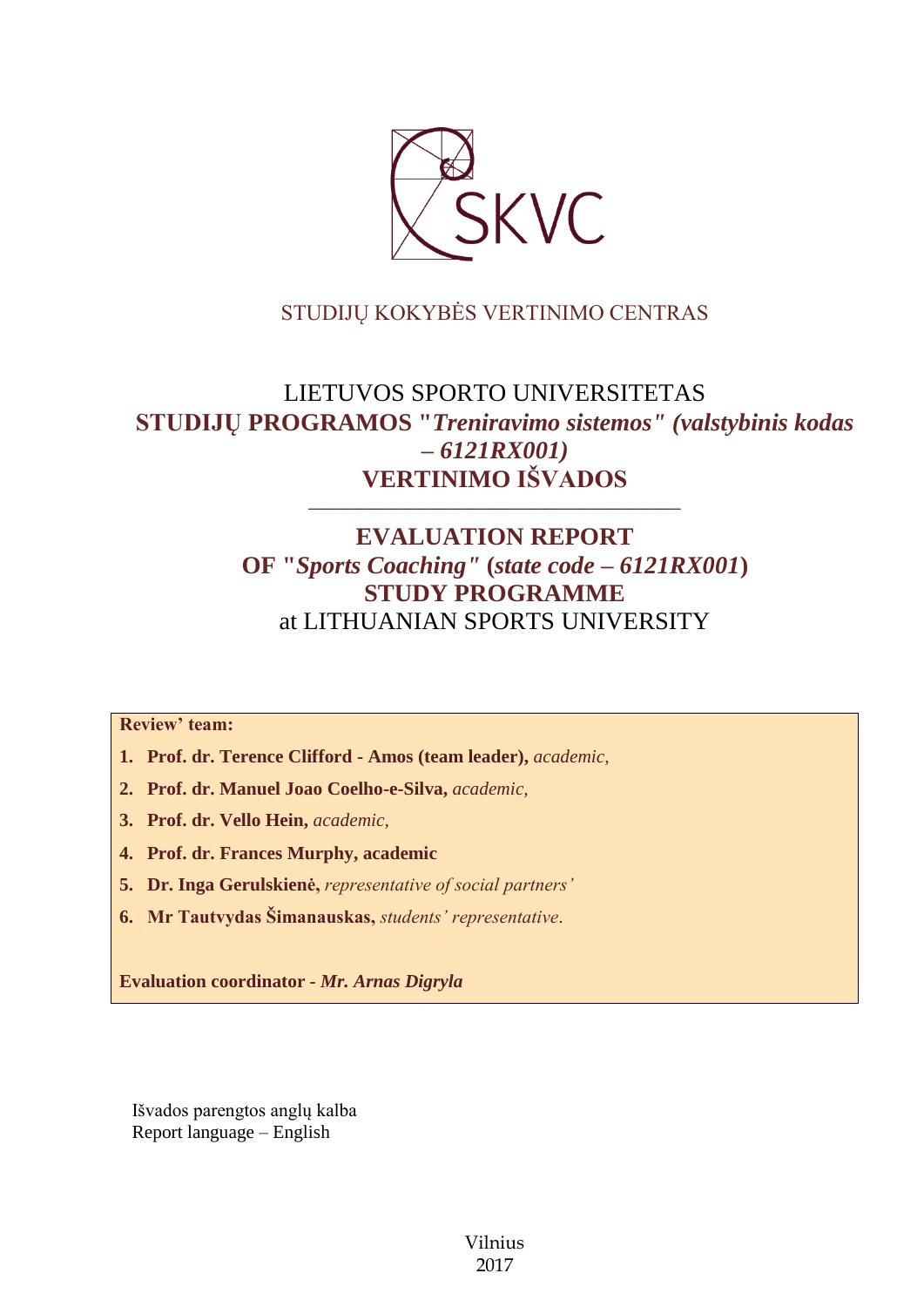## **DUOMENYS APIE ĮVERTINTĄ PROGRAMĄ**

| Studijų programos pavadinimas                           | Treniravimo sistemos           |
|---------------------------------------------------------|--------------------------------|
| Valstybinis kodas                                       | 6121RX001                      |
| Studijų sritis (studijų krypčių grupė)*                 | Gyvybės mokslai (Sportas)      |
| Studijų kryptis                                         | Sportas (Pasiekimų sportas)    |
| Studijų programos rūšis                                 | Universitetinės studijos       |
| Studijų pakopa                                          | Pirmosios                      |
| Studijų forma (trukmė metais)                           | Nuolatinės (4); ištęstinės (5) |
| Studijų programos apimtis kreditais                     | 240                            |
| Suteikiamas laipsnis ir (ar) profesinė<br>kvalifikacija | Sporto bakalauras              |
| Studijų programos įregistravimo data                    | 2010 m. gegužės 3 d.           |

\* skliaustuose nurodomi nauji duomenys, kurie pasikeitė nuo 2017 m. sausio 1 d. įsigaliojus Studijų krypčių ir krypčių grupių, pagal kurias vyksta studijos aukštosiose mokyklose sąrašui bei Kvalifikacinių laipsnių sąrangai.

| Title of the study programme.                          | <b>Sports Coaching</b>                 |
|--------------------------------------------------------|----------------------------------------|
| State code                                             | 6121RX001                              |
| Study area (Group of study field)*                     | Life Sciences (Sport)                  |
| Study field                                            | Sport and Exercise (Competitive Sport) |
| Type of the study programme.                           | University studies                     |
| Study cycle                                            | First                                  |
| Study mode (length in years)                           | Full-time $(4)$ ; part-time $(5)$      |
| Volume of the study programme in credits               | 240                                    |
| Degree and (or) professional qualifications<br>awarded | <b>Bachelor of Sports</b>              |
| Date of registration of the study programme            | 3 May, 2010                            |

## **INFORMATION ON EVALUATED STUDY PROGRAMME**

–––––––––––––––––––––––––––––––

\* in brackets new data provided, valid from 1 January, 2017 after List of study fields and groups of study fields Framework of qualification degrees came into force.

### Studijų kokybės vertinimo centras

The Centre for Quality Assessment in Higher Education

©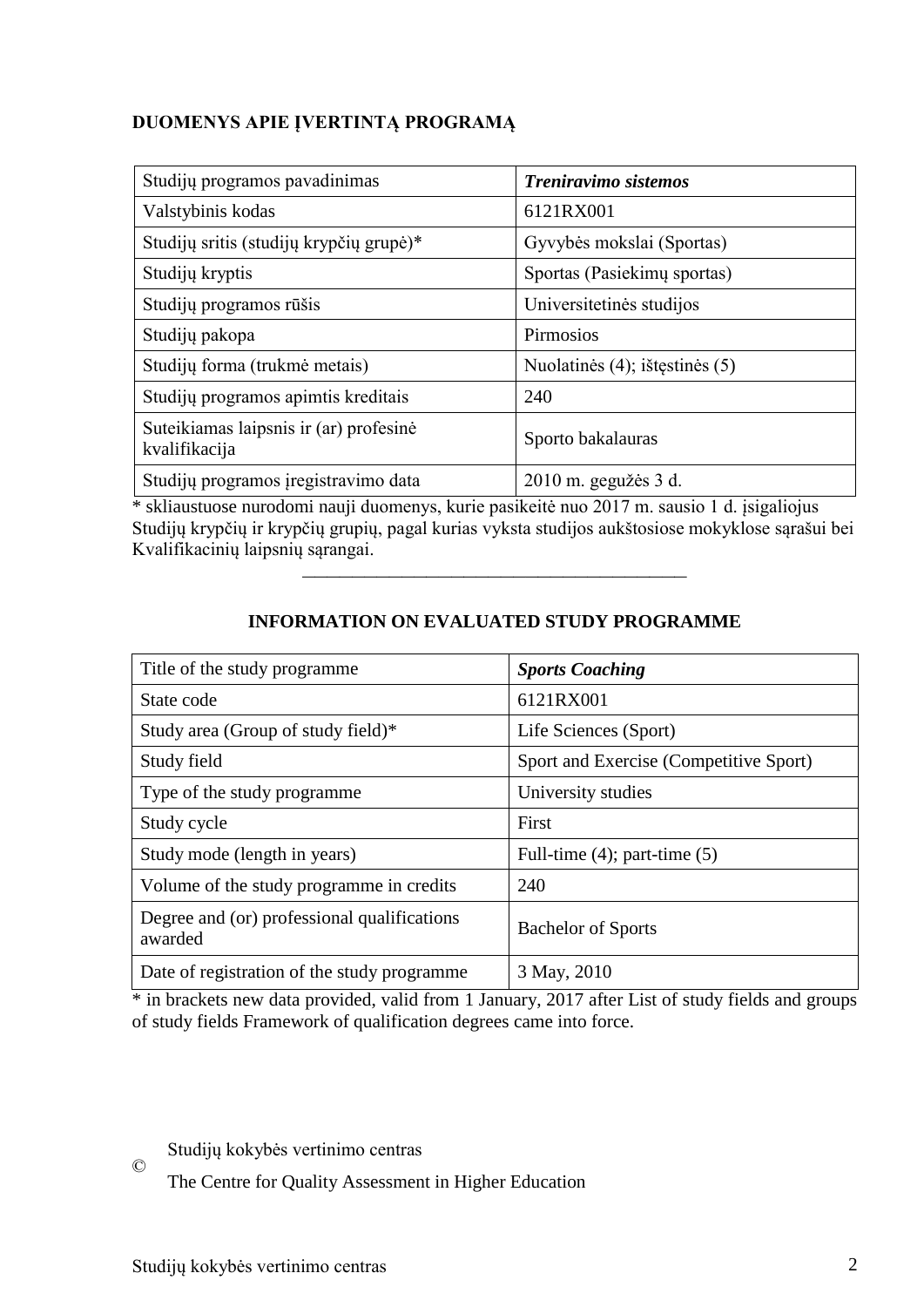| 1.1.                                                                        |  |  |
|-----------------------------------------------------------------------------|--|--|
| 1.2.                                                                        |  |  |
| Background of the HEI/Faculty/Study field/ Additional information 5<br>1.3. |  |  |
| 1.4.                                                                        |  |  |
|                                                                             |  |  |
|                                                                             |  |  |
|                                                                             |  |  |
|                                                                             |  |  |
|                                                                             |  |  |
|                                                                             |  |  |
|                                                                             |  |  |
|                                                                             |  |  |
|                                                                             |  |  |
|                                                                             |  |  |

## **CONTENTS**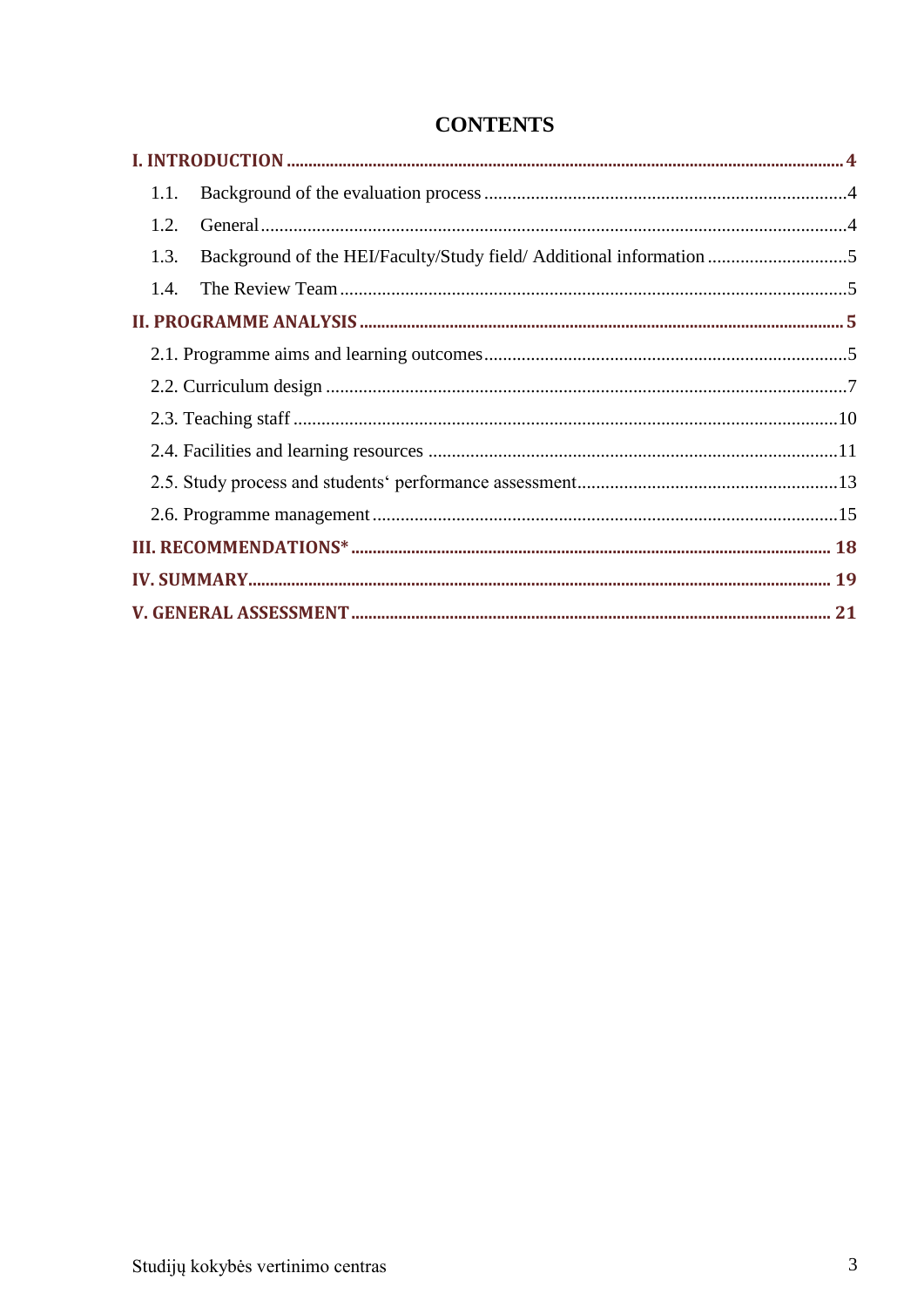#### <span id="page-3-0"></span>**I. INTRODUCTION**

#### <span id="page-3-1"></span>*1.1. Background of the evaluation process*

The evaluation of on-going study programmes is based on the **Methodology for evaluation of Higher Education study programmes,** approved by Order No 1-01-162 of 20 December 2010 of the Director of the Centre for Quality Assessment in Higher Education (hereafter – SKVC).

The evaluation is intended to help higher education institutions to constantly improve their study programmes and to inform the public about the quality of studies.

The evaluation process consists of the main following stages: *1) self-evaluation and selfevaluation report prepared by Higher Education Institution (hereafter – HEI); 2) visit of the review team at the higher education institution; 3) production of the evaluation report by the review team and its publication; 4) follow-up activities.* 

On the basis of external evaluation report of the study programme SKVC takes a decision to accredit study programme either for 6 years or for 3 years. If the programme evaluation is negative such a programme is not accredited.

The programme is **accredited for 6 years** if all evaluation areas are evaluated as "very good" (4 points) or "good" (3 points).

The programme is **accredited for 3 years** if none of the areas was evaluated as "unsatisfactory" (1 point) and at least one evaluation area was evaluated as "satisfactory" (2 points).

The programme **is not accredited** if at least one of evaluation areas was evaluated as "unsatisfactory" (1 point).

#### <span id="page-3-2"></span>*1.2. General*

The Application documentation submitted by the HEI follows the outline recommended by the SKVC. Along with the self-evaluation report and annexes, the following additional documents have been provided by the HEI before, during and/or after the site-visit:

| No. | Name of the document                                                               |  |
|-----|------------------------------------------------------------------------------------|--|
|     | An extract from university webpage "LSU International scientific conferences".     |  |
|     | Brief description "The partnership for regional sports development".               |  |
|     | List of schools / organizations with which cooperation agreements have been signed |  |
|     | (2012-2017). Paper prepared by Kristina Visagurskienė, Head of Career and          |  |
|     | Competences Development Centre. 2017 11 24                                         |  |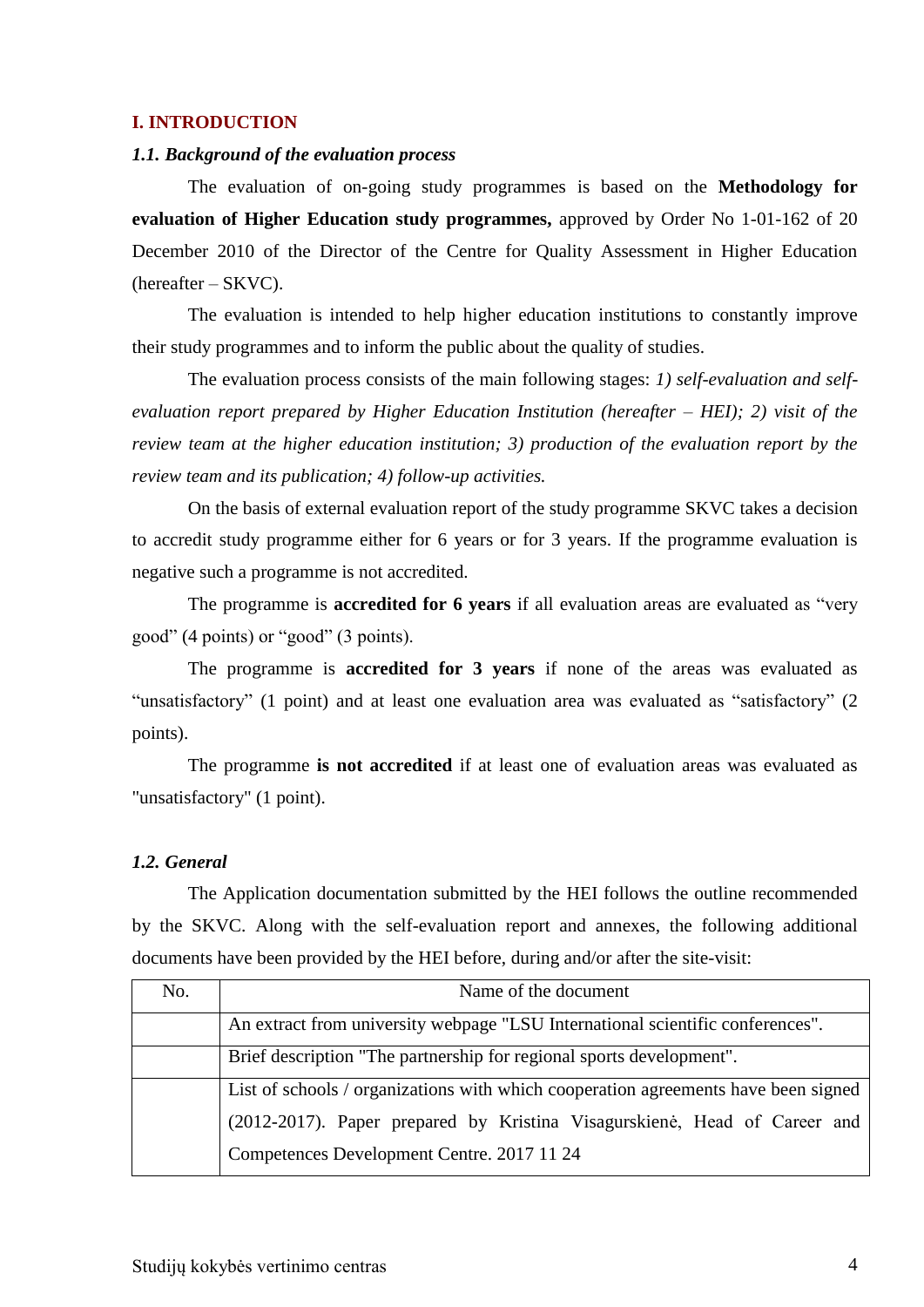#### <span id="page-4-0"></span>*1.3. Background of the HEI/Faculty/Study field/ Additional information*

The execution of the study programme Sports Coaching is coordinated by thestudy programme committee consisting of the director of the study programme, the coordinators of the years of study, social partners and students. The composition of the study programme committee was updated on November 17, 2016, No. ISAK\_127 / SK.

Sports coaches have been trained at the University since 1968 and part-time studies were started in 2002. Although the University structural departments changed during this period, the regulated activities ensured that the Sports Coaching study programme was properly executed for trained qualified bachelors of sport - sports coaches. The efficacy of the study programme is characterized by a): famous international sports achievements of Lithuanian athletes, educated and trained by the University and b): fundamental and applied research in sport carried out at the University. The Bachelor's degree is awarded with a profound vocational qualification in a particular field of sport.

#### <span id="page-4-1"></span>*1.4. The Review Team*

The review team was completed according *Description of experts' recruitment*, approved by order No. V-41 of Acting Director of the Centre for Quality Assessment in Higher Education. The Review Visit to HEI was conducted by the team on  $23<sup>rd</sup>$  November, 2017.

- 1. **Prof. dr. Terence Clifford - Amos,** l' Université Catholique de Lille, France, International Consultant, European Commission Expert
- 2. **Prof. dr. Frances Murphy**, Institute of Education Dublin City University, Ireland.
- 3. **Prof. dr. Manuel J Coelho-e-Silva**, University of Coimbra, Portugal.
- 4. **Prof. dr. Vello Hein**, University of Tartu, Institute of Sport Sciences and Physiotherapy.
- 5. **Dr. Inga Gerulskiene**, Adviser, Department of Physical Education and Sports under the Government of Lithuanian Republic.
- 6. **Mr Tautvydas Šimanauskas**, Master Research Student, Kaunus University of Technology

#### <span id="page-4-2"></span>**II. PROGRAMME ANALYSIS**

#### <span id="page-4-3"></span>*2.1. Programme aims and learning outcomes*

The aim of the bachelors Sports Coaching study programme of the first cycle is unambiguously defined indicating that a graduate will have trained as a university level bachelor in Sport based on the achievement of fundamental and applied interdisciplinary science and technologies. [SER, 2.1, p.7] Graduates will have developed the knowledge and skills needed to work in areas related to athlete coaching [SER, 2.1, p.7] encompassing eight different competencies: knowledge and management of ideas, communication, leadership and change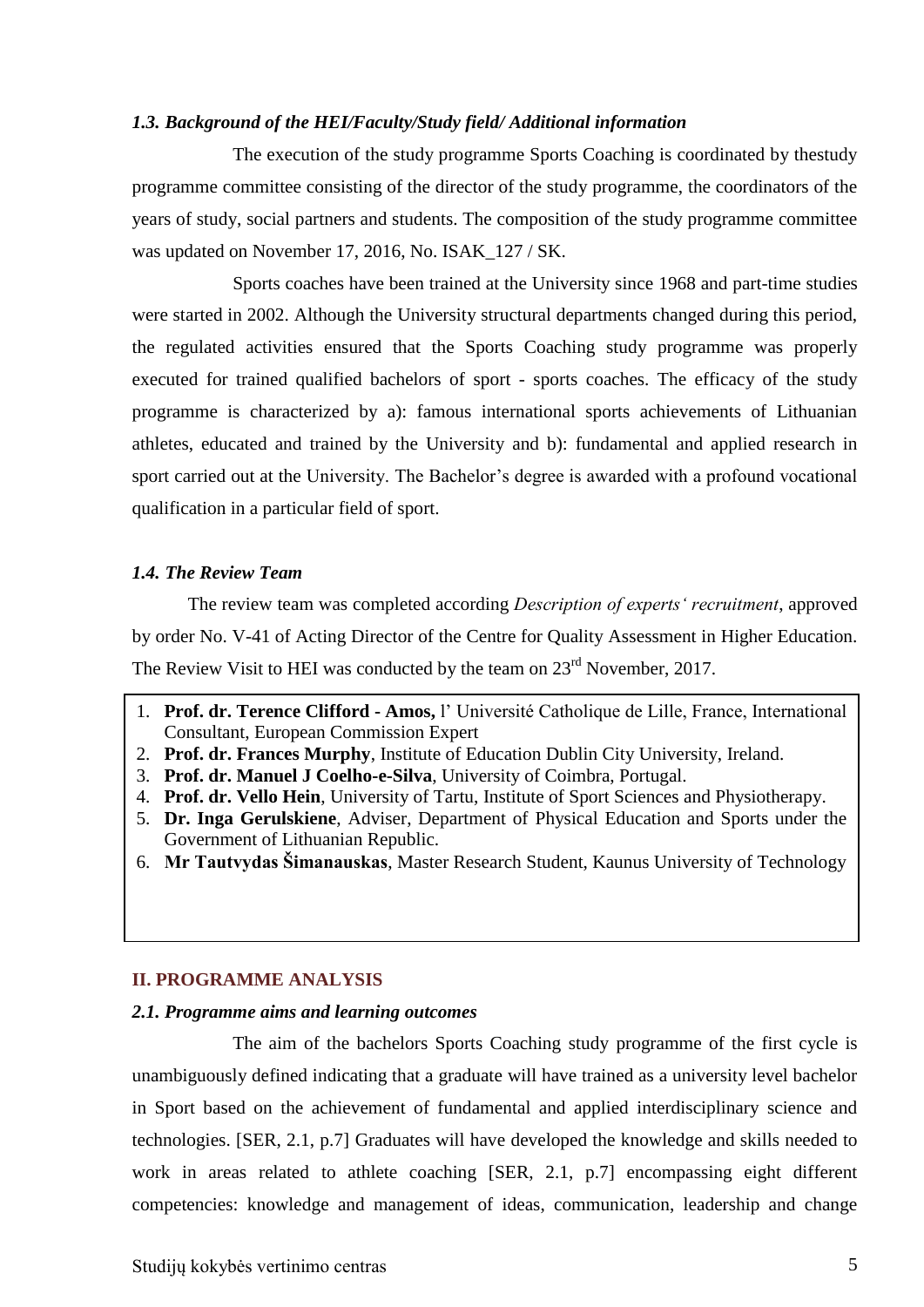management, continuous professional and personal development, knowledge of structure and function of the human body, applying of subject-specific knowledge in practice, creating a safe teaching environment and management of the athlete coaching process. Moreover, the learning outcomes representing the key learning by students are outlined very effectively and are appropriately focused and interfaced in the respective study modules. The study programme covers 4 years of study although this is likely to change to a 3 year programme in the University in 2018. A particular strength of this programme is the wide variety of sports offered as well as the option to choose a specialization.

The aims, programme objectives and intended learning outcomes are expressed precisely and are published on the University website http://www.lsu.lt/studijos/studijuprogramos/sportobiomedicinos-studijųprogramos/bakalauro-studijos/treniravimosistemo.lt well as on Facebook, in information publications, leaflets, flyers-postcards, open days and excursions by school pupils. The SER [2.1, p. 8] provides a comprehensive list of these publications and events.

European employment rates in the sports sector have been rising steadily and the state and labour market needs are met by this course as it prepares graduates to work as sports specialists in state, private and public sports' organizations as sports coaches, as wellness coaches, as non-formal education teachers and as children's education specialists. The SER [2.1, p.12] states that the programme has strong links with other study programmes such as the Physical Education programme. A further attractive element within the programme is the provision of an option to specialise in wellness and personal coaching or to obtain a PE teacher qualification by choosing the relevant pedagogical studies. The SER [2.1, p.8] explains that there will be four new specialisms in outdoor recreation, winter sport, disability sport and sports science and a further seven specialisms may be studied through English. Although dependent on the number of students selecting a particular specialism, the overall number of specialisms offered is very ambitious and is evidence of the intent of the University to meet the needs of the many sporting organisations in Lithuania and beyond. The interviews with alumni of the programme conducted by the Review Team pointed to a niche in the labour market occurring at pre-school/kindergarten level where coaches were working with very young children. This setting needs particular consideration in the preparation of sports coaches and may demand the addition of some very specific learning outcomes and content within the study programme to meet the unique needs of graduates who work in this sector.

The programme is directly related to the mission of the University [SER, 2.1, p.7] with particular reference to the statement outlining its focus on sport underpinned by newest research and technologies, continuing education and sustainable development programmes: each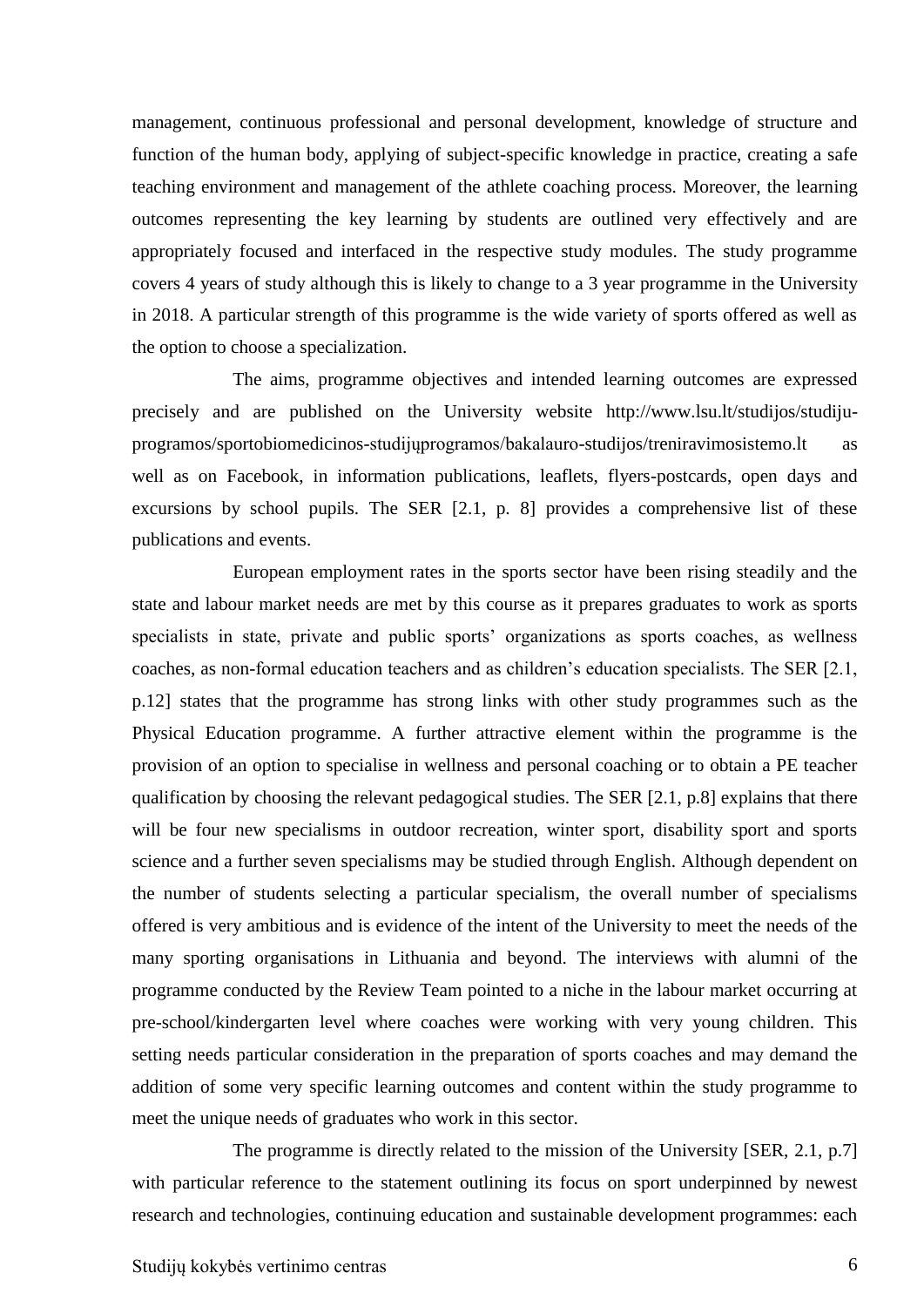of these emphases is represented clearly within the Sports Coaching programme. The LSU Progress Strategy – 2030 is also referenced within the SER [2.1, p.7] where its aim is outlined and some further detail is provided illustrating its direction.

The first-cycle study programme in Sports Coaching is linked to both academic requirements as outlined by the Lithuanian Law on Science and Studies under Order of the Minister of Education and Science No. V-1168 and to the International directives. [SER, 2.1, p.11] The study programme is based on the Description of the International Sport Coaching Framework developed by the International Council for Coaching Excellence. Graduates can continue their studies in postgraduate programmes in the University with a particularly strong link to the Master degree in Sports Coaching.

The programme corresponds to Level 6 of the European Qualifications Framework which is generally higher than the typical level in many European countries for undergraduate degrees in sports coaching.

The title of the programme is very clear and the learning outcomes display a very close alignment with study modules. Table 3 [SER, 2.1, p.9-11] is commendable illustrating a very clear illustration of competences, learning outcomes and study modules. The qualification obtained is well suited to the labour market which is a growing market at European level with employment in the sports sector rising [SER, 2.1, p.6]. It is significant that the programme is providing sports coaches with an opportunity to gain a university bachelor degree recognising the depth of knowledge and practical engagement that the sports coach needs to undertake work in the wide variety of settings that were reported by graduates in interviews with the Review Team. The bachelor level qualification is a significant addition to the Coaching Licence that is the standard requirement for coaches across Europe. Coaching is an honourable profession in Lithuania.

#### <span id="page-6-0"></span>*2.2. Curriculum design*

The structure of the study programme Sport Coaching first cycle is in line with the legal acts of the European Union and the Republic of Lithuania, the orders of the Minister of Education and Science, approved regulations, and especially with regard to changes in the labour market. Most of the changes in the curriculum were advised based on the orders of the University - for instance, Rector's Order No. 1440-s of June 8, 2011, in which the structure of studies courses was changed and approved by the LSU Senate on June 26, 2012 (Minutes No. 10). The latest upgrade of the Sports Coaching study programme was completed on June 30, 2014, and approved by the University Senate (Senate Minutes No. 10). Several subjects related to the certain specific content and taught by several lecturers were integrated into the modules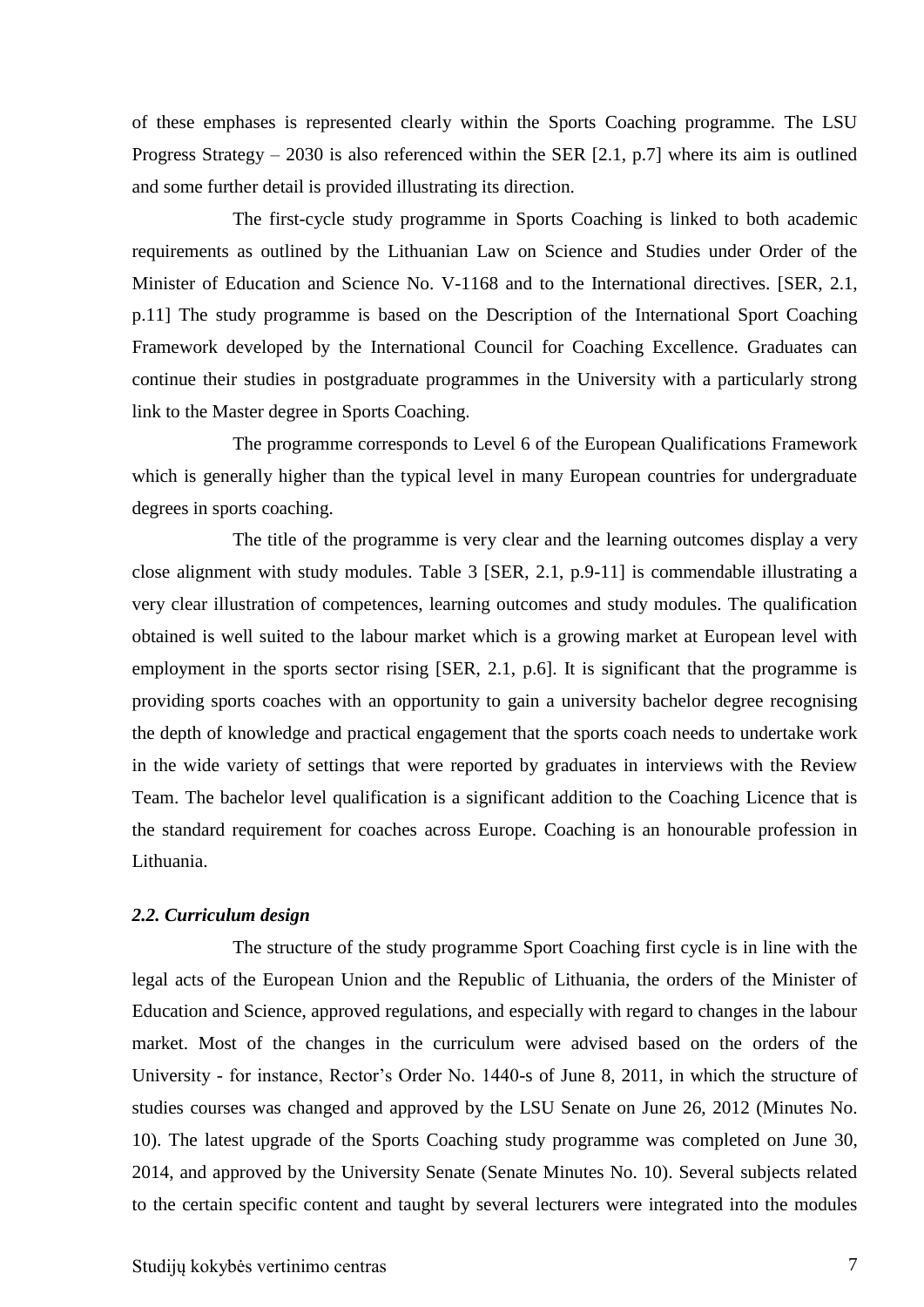according to the defined goal, learning outcomes and focused on the acquisition of competences provided by the study programme.

The volume of the first-cycle Sports Coaching University study programme is 240 credits that is consistent with Lithuanian Qualification Framework Level 6 qualification requirements. Full-time students study have 8 semesters, 30 credits in each semester, and parttime students - 12 semesters, 20 credits in each of them. The programme consists of three groups: 1. General University studies – 30 credits 2. Basic studies – 200 credits 3. Optional modules (electives) – 10 credits. The scope of the final thesis is 30 credits, according to legislative requirements and the thesis defense culminates in the closure of formal studies.

The courses of the basic studies are grouped together to form seven different study modules and the subjects are taught in a consistent manner. Students who choose the coaches' speciality must take these seven modules presented in Table 4. [SER, 2.2, p. 13] 1. Functional Anatomy and Biochemistry; Sports and Exercise Physiology; Motor Control, Neuromechanics and Learning, 2. Pedagogy and Psychology, 3. Sports Medicine (combining two modules), 4. Research Methods and Final Thesis, 5. Athlete Training Technologies, 6. Internship Practice 7. Coaching Science of a selected sport. The relationships between the study modules and their sequence by semester are logical and the modules are grouped together to achieve the learning outcomes adequately. This structure of the modules enables the achievement of learning outcomes for the above-mentioned modules of the curriculum and provides the competences of the professional qualifications for a coach. Additionally, the students could study the modules related to PE: 10 credits of the Didactics of Physical Education Lesson, 5 credits of the Physical Education Theories and 30 credits of Pedagogical Internship Practice. This block of subjects gives graduates the opportunity to work in secondary school as they have the professional qualification of a teacher. The themes of the subjects are not repeated over the four-year' duration of the study programme.

The group of general University studies consists of the following subjects: Academic communication and career planning, the English language, Philosophy of education, Standard Lithuanian and Oratory science, and Alternative (select one of the three). From the list of optional courses two of three have to be selected. (SER, Annex 1]

Thus, the curriculum allows students to choose between a wide range of sports (17 different sports) listed in Annex 2. However, the Psychology of Sports' Coaching needs more contact hours and this focus should also be represented in more qualitative theses underpinned by Psychology;

The curriculum itself satisfies all requirements at first cycle and the content of Sport Sciences. The content of the modules equips alumni of the programme with highly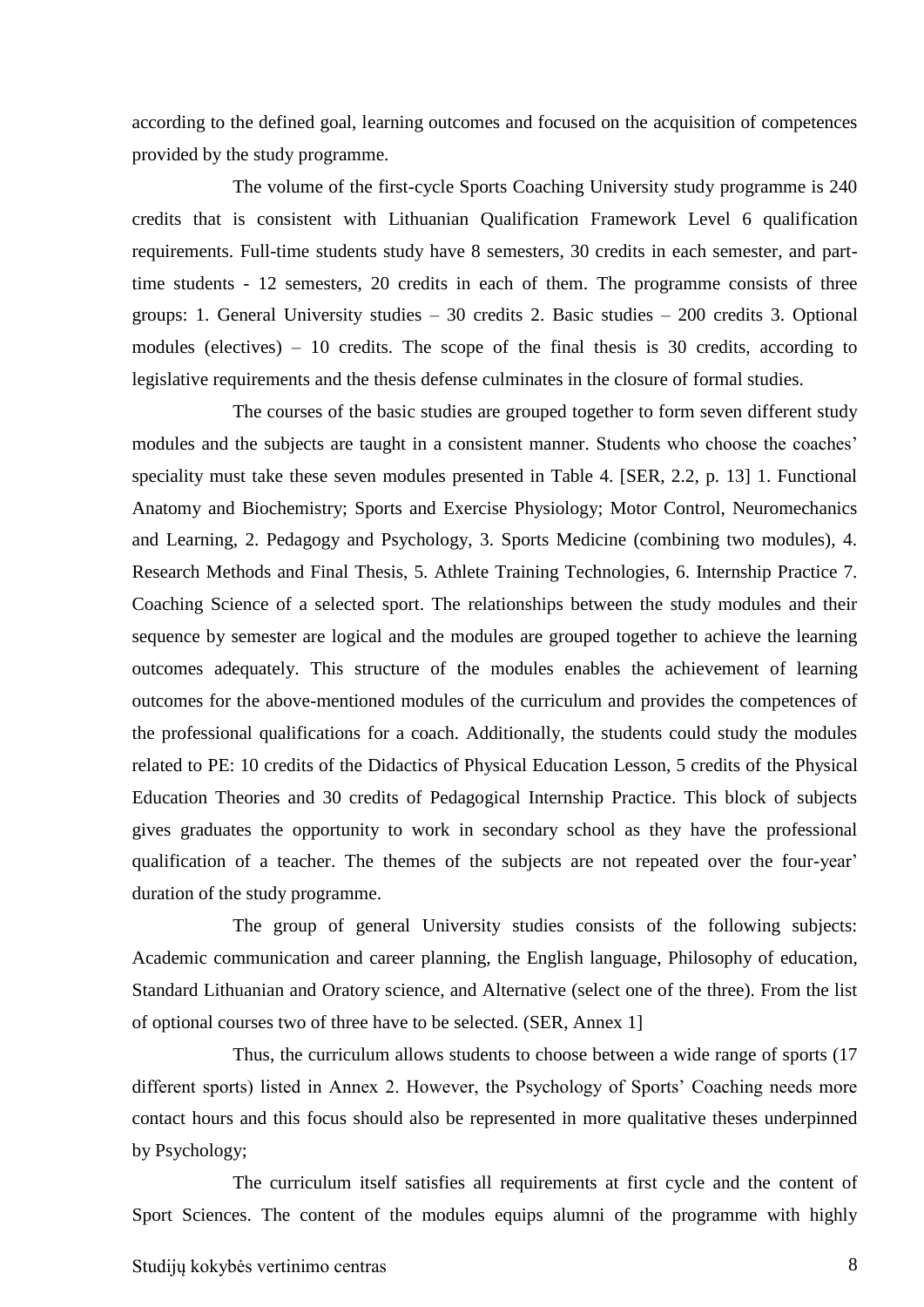specialized knowledge in different sports fields. [SER, Annex 2] The Review Team also found that high-knowledge acquisition was greatly valued by both alumni and employers (during meetings with alumni and social partners). Flexibility of the curriculum enables students to acquire sufficient knowledge for school work as a PE teacher beyond the professional preparation of coaches.

The Review Team, again confirms that level 6 was clearly in evidence when they read examples of students' theses in their contribution to knowledge in sport sciences.

Overall, the content of subjects enables students to achieve the intended learning outcomes and generic competences as detailed in the SER. [SER, 2.1, Table 3, p.9-11; SER, 2.2 Table 5, p. 14-18 and Appendix 1] Different teaching methods are used: lectures, seminars, practice sessions, laboratory work, individual work of lecturers with students and independent work of students. It is highly appreciated that the LSU Senate approved the Procedures for Teaching Students Reflection and the Accumulation of Learning Achievement Portfolio. (Minutes No. 30 of the LSU Senate Meeting of June 30, 2014). In teaching the process of reflection, the students' attention is turned on the constant self-evaluation in the daily activities of learning and practice. The student collects information obtained during non-formal learning and self-study, applying different forms of reflection. Students' knowledge, abilities and skills are assessed by different methods, depending on the specifics of the subject: oral assessment, tests, oral reports, written assessment methods, written questions, essays and tests. Most of the study modules are subject to a cumulative assessment system, where the final grade aggregates marks of intermediate examinations, which are given relevant weighted coefficients.

The broad and specific scope of the programme is sufficient to achieve the learning outcomes as presented in the generic and subject-specific competences and purpose of the study programme. [SER, 2.1, Table 3, p.9-11; SER, 2.2 Table 5, p. 14-18]. The curriculum corresponds to the requirements for the acquisition of University education and the integrated studies of the chosen sport. This structure of the programme enables the learner to individualize the competences and their development process according to the characteristics of the chosen sport and personal career plan. It is noteworthy that modules are designed considering the achievements of other related and fundamental sciences as well, such as motor control and learning. During interview, students called for need for student/teacher contact during the practical session to help with the better consolidation of theory and practice.

The content of the programme largely corresponds to the latest academic achievements in the field of Sport Sciences [SER, Appendix 1,2] The good technical equipment of the laboratories facilitates the acquisition of the content of the programme which is consistent with the latest academic, artistic or technological achievements.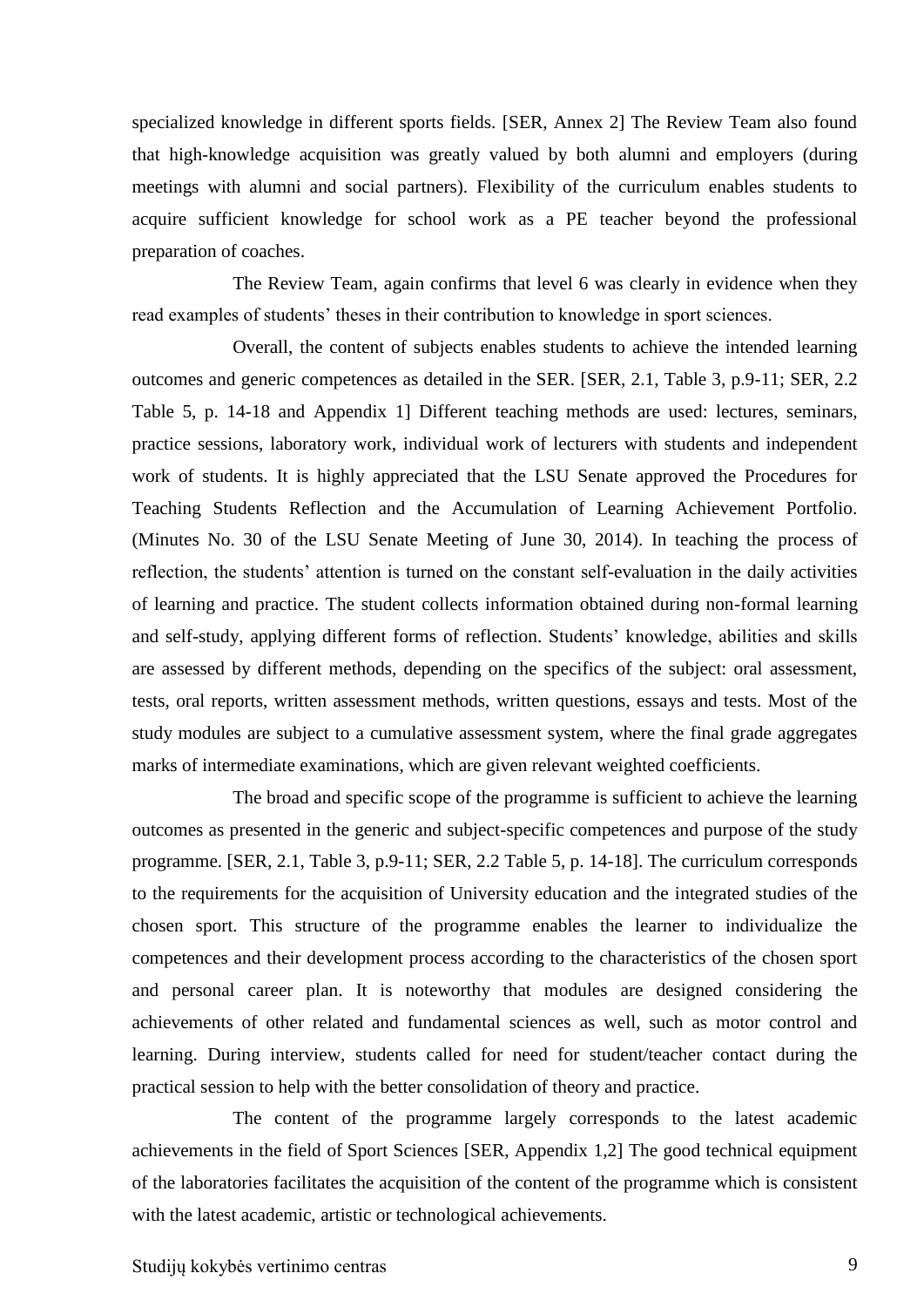#### <span id="page-9-0"></span>*2.3. Teaching staff*

The first cycle (240 ECTS) entitled "Sports Coaching" is served by 77 teachers. About 74% of the teachers (n=57) have already attained a PhD degree. [SER- Annex\_CV] This percentage fits the legal requirements that no less than half of study field should be taught by recognized teachers.

The teaching staff members are highly qualified and adequate to ensure learning outcomes. Of the 57 PhD teachers, 34 obtained their academic degrees in Biomedicine. The main specialization in Biomedicine is Biology (n=32) including two other teachers who attained the PhD specialized in Physiology and in Public Health. The second most representative group of PhD teaching staff members is Social Sciences with a total of 23 members composed by the following specialization: Education  $(n=18)$ , Psychology  $(n=3)$ , Law  $(n=1)$ . Finally, one PhD teacher attained the diploma in Mechanical Engineering. [SER - Annex\_CV]. The group of teachers have experience of participating in diverse research programmes as presented in Table 13 [SER, p. 24): (i) Athlete Training Technologies; (ii) Health enhancing physical activity and education through sport; (iii) Management and economics of sports industry; (iv) Brain and skeletal muscles; (v) Exercise physiology and genetics.

Many contents from Table 13 [SER, p.24] and from individual CVs of the teachers [SER- Annex\_CV] seemed more aligned with the objectives of the Master degree course in Sports Coaching: "Exercise physiology and genetics" (for example). In parallel, another group of teachers not specifically related to this bachelor in Sports Coaching also appeared to be more oriented towards advanced studies the Master in Sports Coaching. Not surprisingly, this is well reflected in the titles of their publications. Contemporary methodologies tend to combine Biomechanics while teaching gymnastics, or Physiology combined with Athletics. The Self-Evaluation Report recognized the need for improvement in the qualifications and involvement of the selected sports' teachers [SER, p.27]. Promotion of applied research is needed and it should be distinct from the research prepared in the Master and PhD levels and be consistent with the main learning outcomes of the bachelor in Sports Coaching. The Review Recommends to ensure research that all actions of staff and students -including dissertation outputs, reinforce the central aspects of coaching.

The University offers three parallel bachelor and this differentiation which should also have implications on the specialization of the outputs produced by teaching staff. Otherwise, the interested general public would perceive Physical Education, Exercise, Recreation and Sport as non-specific fields. High specialization should probably be pursued at Master level (2nd cycle).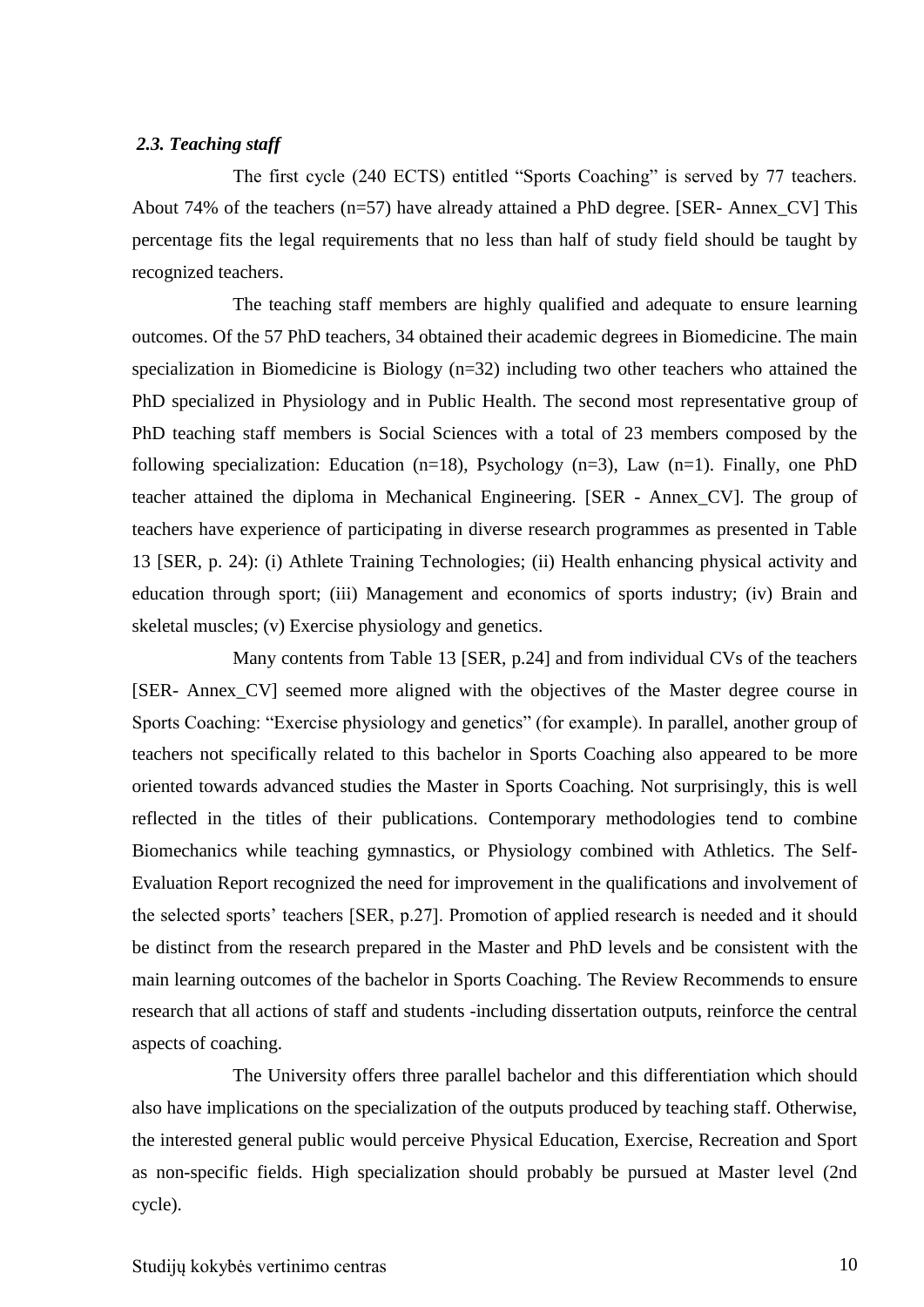The number of teaching staff is adequate to ensure learning outcomes, although many were included in the more than one bachelor /master offered by the Lithuanian Sports University. The Self-Evaluation Report[p. 20] stated that the teaching staff in the first-cycle Sports Coaching study programme includes 97 persons. The number of students was reported as 583. [SER, Table 8, p22]. Taking into account that the Higher Education institution performs several programmes, it may be appropriate to implement a specialization into a specific group of professors devoted to singular programmes. Otherwise, it is difficult to judge the arrangement between the number of students in each academic programme and the staff who serve all programmes.

Teaching staff turnover ensures an adequate provision of the programme. It was possible to count 11 professors and 31 associate professors. All together the two groups of professors correspond to 55% of the teaching staff members. These numbers correspond to stable staff over the period 2011-2016 as demonstrated in Table 3 [SER, p. 21]. Moreover, Table 8 [SER, p. 22] summarizes the annual variation of teachers which fluctuated between 93 and 97 members. Students increased from 301 in 2011-2012 (ratio of 3.1 students per teacher) to 583 in 2015-2016 (ratio of 6.0 students per teacher). In the European context this is a very reasonable ratio indeed.

The higher education institution ensures conditions for professional upgrading of staff necessary to implement the bachelor in Sports Coaching. It is located in an area having several types of sport facilities. The Lithuanian Sports University has several specific laboratories that seem more oriented to attain the learning outcomes of a Master-level programme. Although there is some heterogeneity, the teaching staff members have remarkable individual records regarding publications and research projects. From the meeting with the teaching staff, it was noted that they continuously upgrade their skills and knowledge and have opportunities for incoming and outgoing internationalisation.

#### <span id="page-10-0"></span>*2.4. Facilities and learning resources*

The Review Team assessed the premises for the studies as sufficient both in their size and quality. Greater part of sport-related facilities are lately renovated and completely match expectations of the students of approximately 30 different specialisations (including swimming pool, athletics arena, outdoor sports grounds, gyms for variety of sports and others). Ongoing renovation is also foreseen [SER, 2.4, p.27]. The number of 27 classrooms with 1215 places were assessed by the team as completely satisfying the needs of students in quantity, while the renovation, due to aesthetic considerations, is suggested by both the students and the Review Team. [SER, 2.4, p.27] The Review Team found good delivery of access to the research places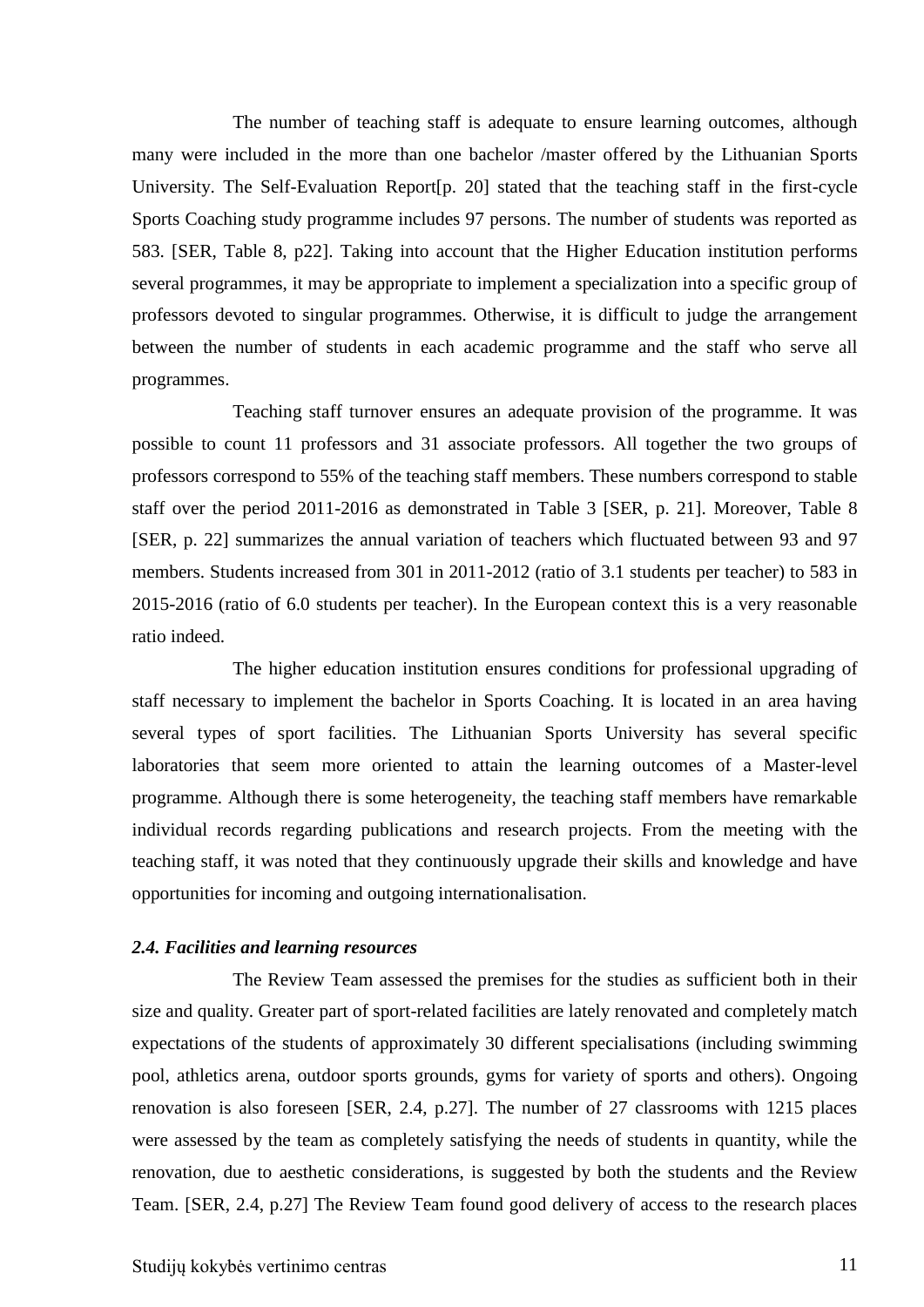in numerous laboratories and classrooms in the Institute of Sport Science and Innovations. [SER, 2.4, p.27]. The library's renewed and newly created computerized workplaces were found by the Review Team to be suitable and comfortable for the students' assignments and self-dependent search for information. Wireless Internet connection in many premises of the University and students' dormitories [SER, 2.4, p.28-29] is in line with developed distance-learning system (via Moodle). This was given satisfactory feedback by the students during the visit and considered by the Review Team a helpful tool in facilitating access to learning resources.

The Review Team assessed the teaching and learning equipment in its amount, quality and management as more than sufficient to implement the study programme successfully. Premises for implementation of the study programme are equipped with permanently installed and portable projectors, as well as use of video lectures, which were reported by the teachers and confirmed by the students as a useful tool for facilitating the learning process. [SER, 2.4, p. 28]

An in-depth scientific approach was discovered by the Review Team regarding laboratory equipment, which is more than sufficient for this particular programme implementation. It embraces a variety of both purchased equipment for evaluation of functional state, body composition, psychological character, running and power, muscle and other, as well as self-made instruments (i.e. the device "Atletas") and laboratory equipment including numerous portable devices, which were found by the Review Team as excellent. These are fulfilling the requirements for high-quality scientific investigations by the teachers as well as preparation of the final thesis for students. [SER, 2.4, p.28] According to the teaching staff, special focus is paid at motor-learning issues which seem to be the strongest part in the University's investigatory field. The Review Team were advised about the forthcoming specialised training laboratory for students' individual assignments. Students are provided with conditions for printing, scanning, photocopying in accessible and convenient way. The needs of visually, hearing and bodily impaired students are also satisfied by providing them with suitable conditions to use adapted-learning material.

The Review Team revealed adequate arrangements for students practice. Close relations between teachers and different sports federations, reported during the meeting, provide good opportunities for students to acquire different coaching experience and facilitates internship search process for the students. Students are also also encouraged to find the most suitable placements by themselves choosing from sports clubs, sports schools. [SER, 2.4, p. 28] The Review Team consider ed feedback from social partners in written form and oral discussion as being appropriate. The usefulness of social cooperation was highlighted both by the partners and students in future job placements. For example, 97 percent of basketball coaches are graduates of the programme, as reported during the meeting.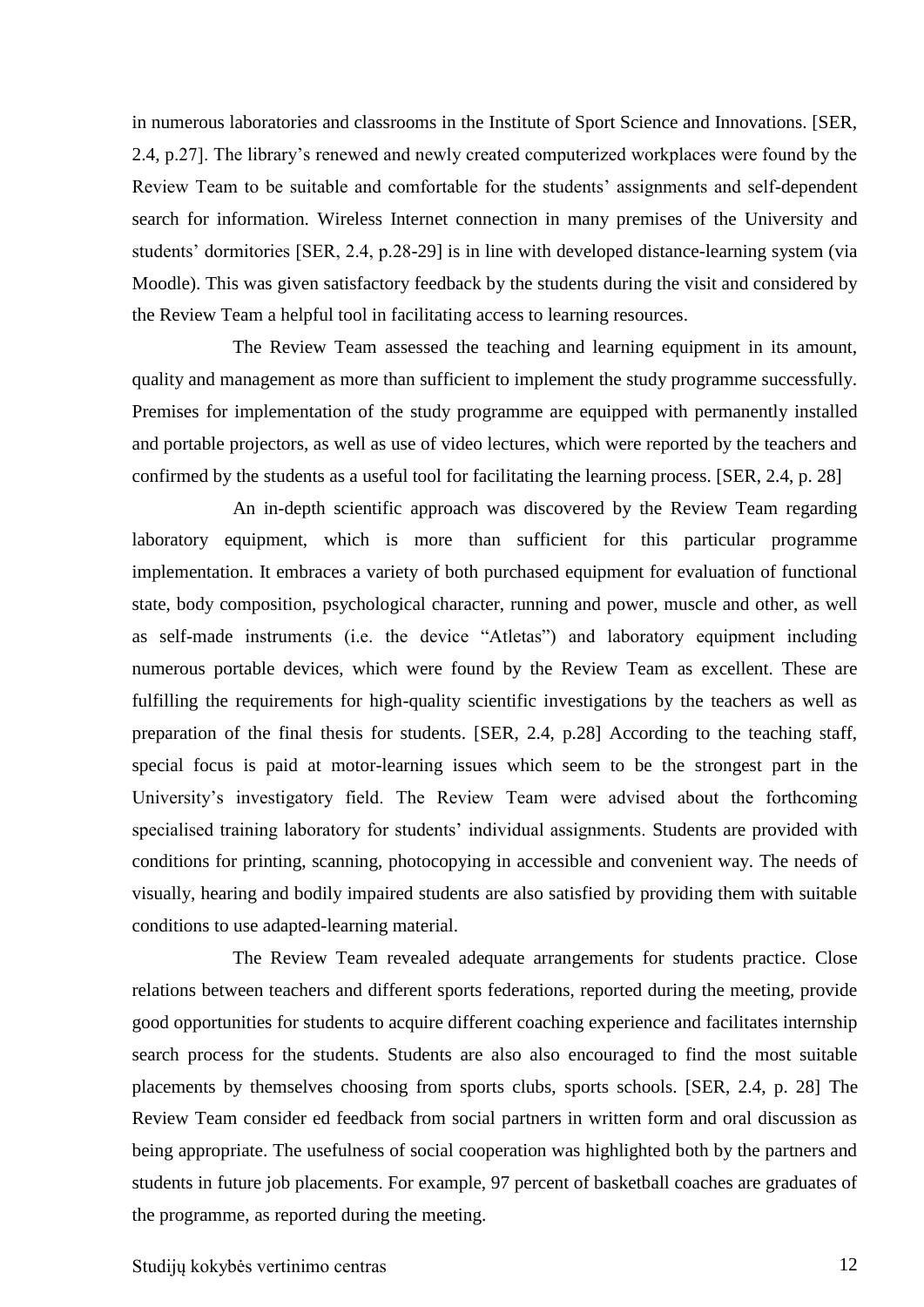The Review Team found teaching materials as adequate and accessible. Progress in the University's technological advance is manifested in fast development of access to numerous national and international electronic databases, including institutional electronic thesis, dissertations, the teaching staff's prepared teaching material, as well as outstanding international ones, such as EBSCO, SPORTDiscus, Springer LINK. [SER, 2.4, p.29] The Review Team found the number of publications (106888 copies) rather sufficient, including those dealing with specific sports and physical education issues. There is a variety of scientific periodicals and journals, including the 'International Journal of Performance Analysis in Sports', and the 'Journal of Sports Medicine and Physical Fitness'; some of them are offered in electronic versions, which is impressive. [SER, 2.4, p.29] Improvement in the growth of teaching resources is observed by the increase in number of publications (2688 new titles in 2014–2016 period). [SER, 2.4, p.24]

The Review Team concludes that facilities, learning and teaching resources and internship arrangements are in excellent accord with the programme outcomes.

#### <span id="page-12-0"></span>*2.5. Study process and students' performance assessment*

Admission procedure to Sports Coaching study programme is carried out in coordination with the other Lithuanian institutions of higher education according to the order of organization of general admission set by the association of higher education institutions in Lithuania (LAMA BPO) [SER, 2.5, p.31). Admission requirements to the programme can be easily found at the University webpage [\(http://www.lsu.lt/studijos/priemimas/konkursiniai](http://www.lsu.lt/studijos/priemimas/konkursiniai-mokomieji-dalykai)[mokomieji-dalykai\)](http://www.lsu.lt/studijos/priemimas/konkursiniai-mokomieji-dalykai) in Lithuanian. The competition grade is consisted by four subjects: Sports achievements (0.4 points), Biology maturity exam (0.2 points), Lithuanian maturity exam (0.2 points) and any subject in the maturity certificate except Physical Education Lithuanian language and Biology (0.2 points) [SER, 2.5, p.31]. Applicants may receive additional points to the general competition grade for winning international and national contests and competitions.

The study programme workload is divided into lectures, seminars, practical sessions, individual work and consultations time. During the meeting with students the Review Team found that students would like to have more contact hours and individual attention, especially in practise sessions. They would like to have smaller working groups during practise time. Nevertheless, students are happy that they have possibilities to try out different sports.

During the studies, students often apply elements of research work, analyse research articles, review literature and perform tests. Every year a Student Scientific Conference is held, where all students can submit their scientific papers. [SER, 2.5, p.33] Participation in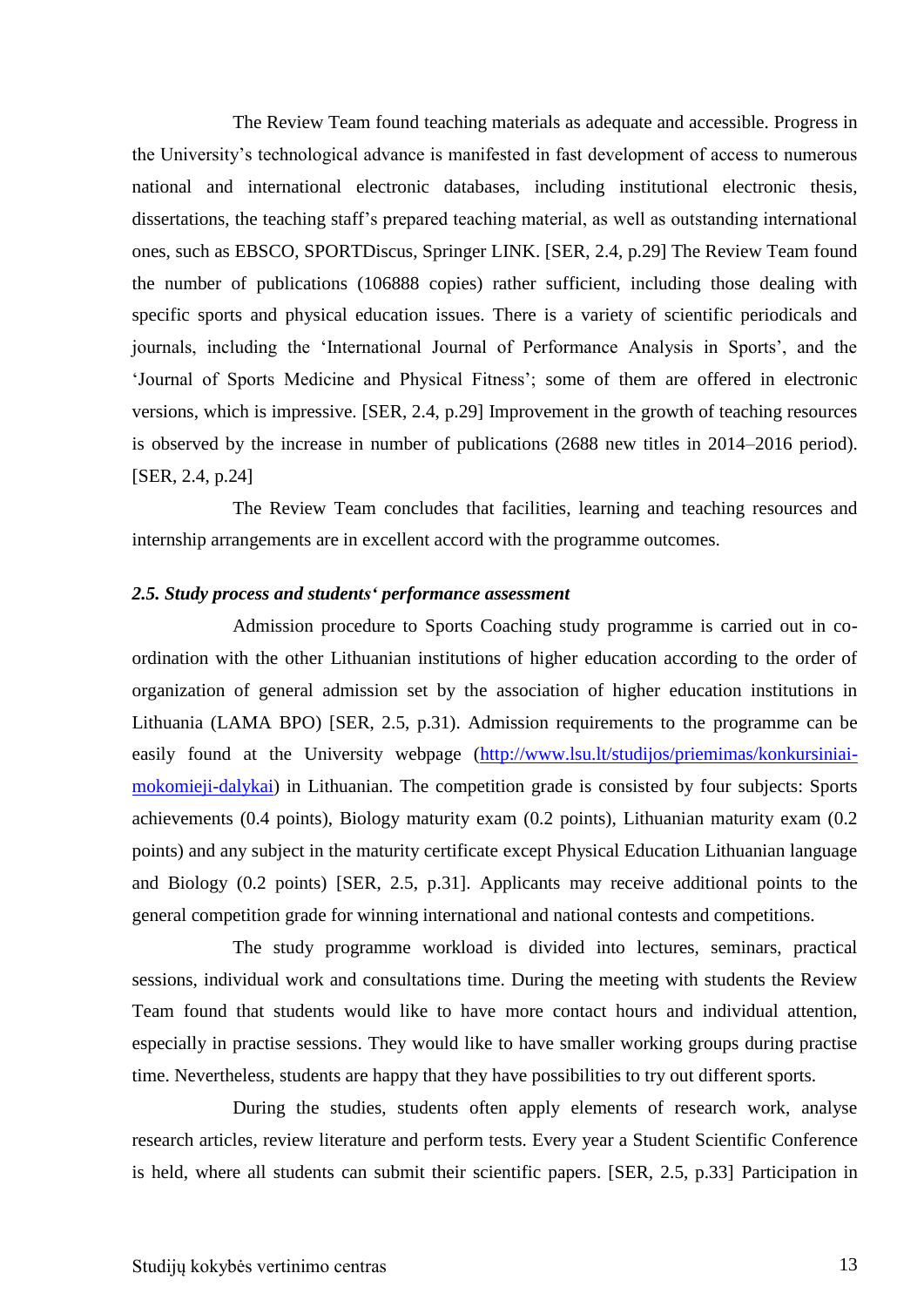research activities is being promoted by giving additional scores in the general competition grade for such activity, where students apply for Master studies.

Students are encouraged to participate in mobility programmes by the International Relations Office staff. During the meeting with students, it was found that they are well informed about the possibilities mobility programmes provided for them. During the evaluation period, the number of outgoing students has increased, for example, last year 17 students have joined the programme. Upon updating the study programme according to the ECTS concept, better opportunities to use the possibility of academic exchanges have been created, as 15 ECTS are given for the internship practice. [SER, 2.5, p.34].

The best students obtain scholarships for good academic achievements throughout the previous semester. Students may receive benefits, social grants according to their difficult financial situation. In keeping students motivated, nominal scholarships can be given for outstanding achievements in studies, scientific activities. Students are allowed loans for living expenses or tuition fees [SER, 2.5, p.34]. Students have opportunity to live in a dormitory.

For those who are highly skilled in sport and attend sport competitions often and cannot attend lectures, the University provides with the opportunity to access all lectures in the distance education system MOODLE. Information about all study modules is uploaded in the MOODLE platform. Students can find all information in one place. Students get extra support and time for consultation by email, phone or arrange meeting with teacher if they face problems during their studies. The specialist knowledge of staff is very highly regarded.

The assessment of student outcomes and achievements during the semester is carried out periodically and systematically. The assessment of study results consists of: assessment of knowledge and understanding, assessment of skills. [SER, 2.5, p.35] The University applies a cumulative grade system in learning-achievement assessment. At the end of the semester, the final assessment of the study results is carried out. For theses, the Review Team recommends putting a limit on the number of bibliographic references.

A portfolio of students learning achievements is assessed. Students accumulate materials related to their non-formal learning and self-study as well as social (sport, volunteering, citizenship) activities during the period of study. [SER, 2.5, p.36]

Employers and social partners are encouraged to participate in study quality improvement processes. As data has shown, the majority students found jobs regarding their profession after graduation. (72.5%). [SER, 2.5, p.37] In general, employers are satisfied with the competences of graduates. However, during the meeting with social partners it was found that employers would like students to acquire more skills in how to work with pre-school children, more knowledge in psychology and foreign languages.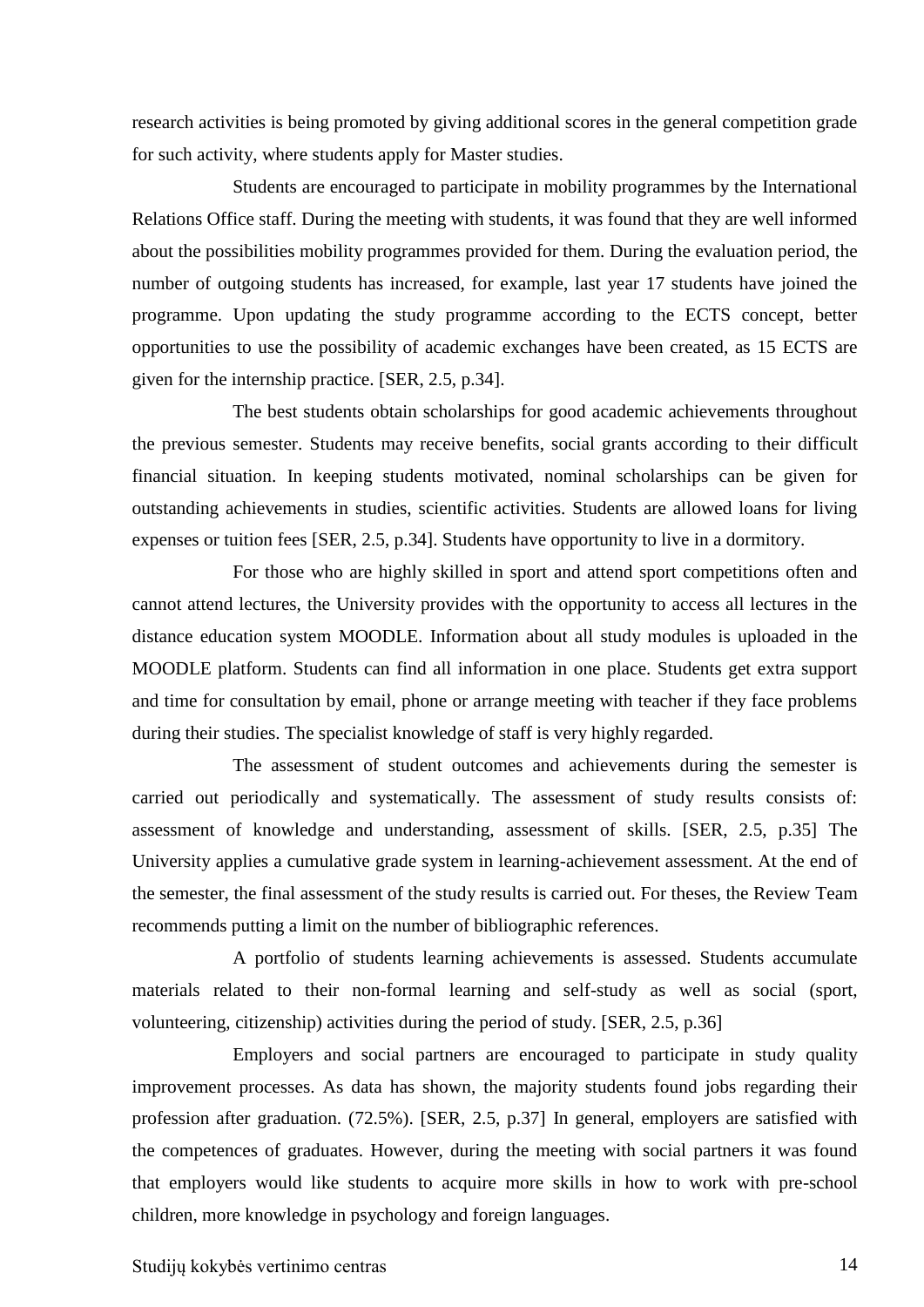Considering that graduates are in high demand in Lithuania, there is no doubt about the study programme's importance to society. Society needs professional coaches in different areas. There are no problems in finding internships. Graduates with innovative skills are able to change the understanding of the importance of healthcare in different societies.

There are strict rules for academic misconduct which can be applied for students who practice unfair study. The Code of Academic and Professional Ethics present the values of honest academic activity. [SER, 2.5, p.38] The Academic staff promote this idea to students in different ways. The University uses an anti-plagiarism system for the bachelor thesis.

The Regulations of the LSU Dispute Settlement Commission defines the procedure of complaints from students. [SER, 2.5, p.39] Students are represented by student union members in this commission. The requirements of the complaints and appeals were found to be clear. During the meeting with students, it was found that students were not familiar with these procedures. The Review Team would therefore advise to raise the awareness among students about them.

#### <span id="page-14-0"></span>*2.6. Programme management*

The organisation of studies, academic quality and administration of student learning achievements is the responsibility of the Faculty Management, which comprises a Study Programme Committee, the Centre for Academic Quality Supervision, International Relations Office, Career and Competence Development Centre and the Library. The organisation of studies, their implementation and monitoring, are the responsibility of departments and their staff. [SER, 2.6, p.40] All of these management entities are governed by separate sets of approved internal regulations.

The University Senate approves the internal system of academic quality assurance, and monitors its implementation and operation. For the faculty, there is an Academic Quality Supervision Committee, managed by the faculty Dean. Quality for the study programme lies with the Study Programme Committee, with supervising personnel comprising the director of the study programme, the head of department, course and international coordinators, student representatives, social stakeholders and teaching staff. [SER, 2.6, p.37] The academic quality assurance system operates at several levels: departmental, faculty, university, national and international. [SER, 2.6, p.43]

Departmental and faculty involvement quality of studies is ensured and improved through the internal evaluation of the quality of study programmes, attestation of study modules and monitoring of feedback. All of these are carried out in accordance with the procedures for organizing and evaluating the students' opinions towards study quality and approved by the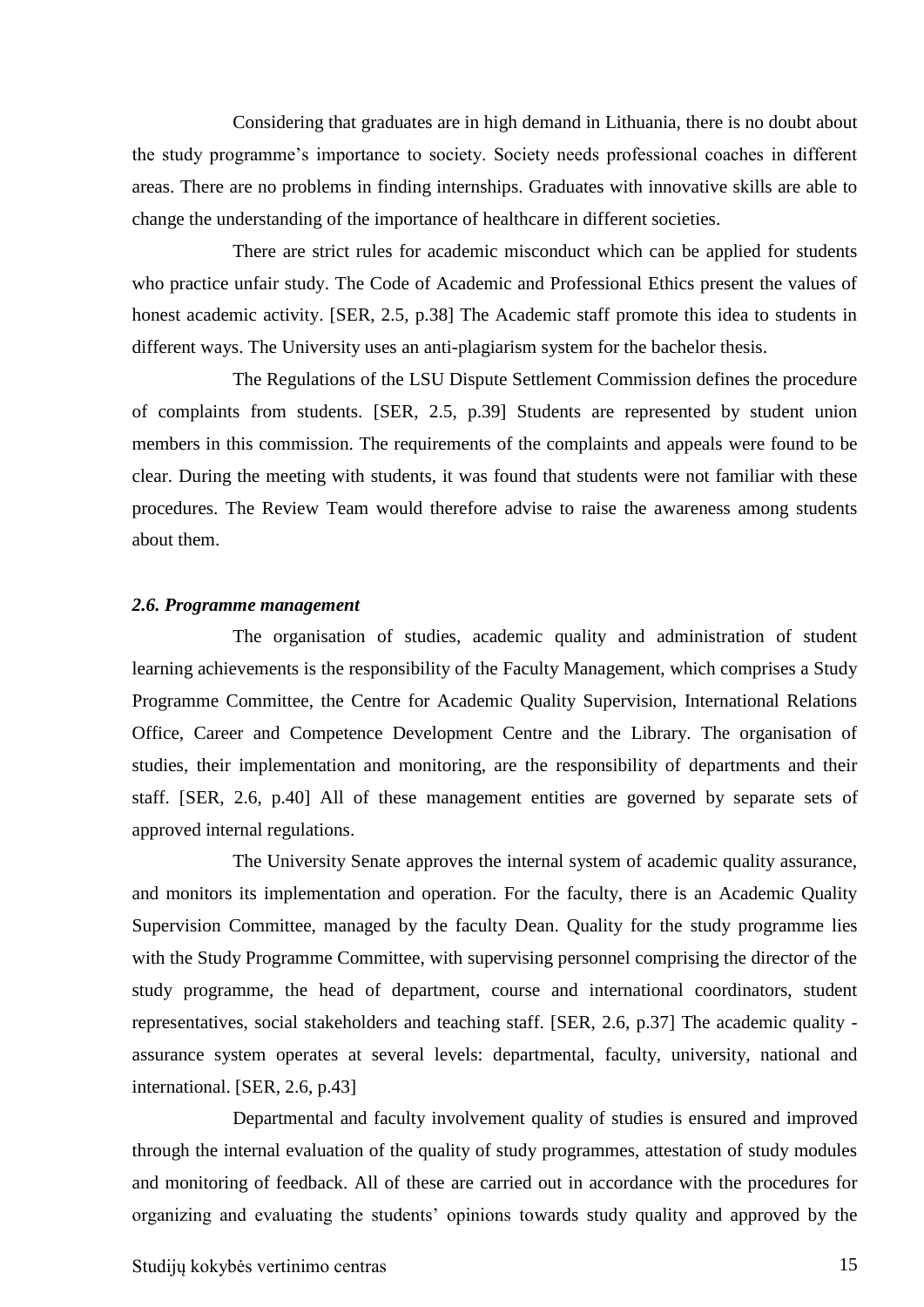Senate. The collection of data on the quality of studies and their analysis, ensures the suitability and adequacy of the material resources necessary for studies. This means: 'raising the qualifications and competences of teachers, promoting the application of innovative teaching and learning achievement assessment methods, monitoring and analysing the progress of studies, analysing students' learning experiences and improving study programme management'. [SER, 6.2, p.43]

The sources of information on the quality of studies include the data of student surveys (questionnaires for each course module of the semester and the annual survey on the general approach to the quality of studies). There are also extracts from the minutes of the study programme committees and advice from the Centre for Academic Quality Supervision. Infrastructure, facilities and resources are also surveyed. [SER, 6.2, p.44] The study programme quality-assessment process at the University is organized periodically. Each semester, students' attitudes towards the quality of studies in general are sought. Feedback is obtained from students and lecturers on the quality of teaching, the results of which are used for attestation and improving the quality of teaching. More cumulatively, student surveys on the quality of teaching and study courses take place each year, and teacher surveys take place every 2 years. [SER, 6.2, p.43]

The Study programme committee is an evaluative body which considers the implementation of the study programme. It provides suggestions how to improve the study programme and its concomitant practices. Recommendations are submitted to the Commission of Studies. The Senate approves any suggested changes with the approval of the Commission of Studies. Any issues concerning the organization of studies are resolved, and student and teacher feedback is analysed towards possible improvements. Moreover, teachers who participated in conferences or seminars share their experiences, knowledge and professional activities. Each year, plans are prepared for improvement of the study programme in terms of departmental activities. The results of the implementation of the previous semester activity plans are reviewed and evaluated, together with an overview of the need for updating the study programme. [SER, 6.2, p.43]

Social partners are included in the Study Programme Committee. They are actively engaged in the discussion of competences and the relevance of these to the professional world and to the study programme. Social partners take their place in the defence and evaluation procedures of the final theses. Social Partners have a full role to play. [SER, 6.2, p.44]

The procedures are working well, though the management should always be very attentive to the student voice. The presentation of procedures in this section could have been organised in a simpler way.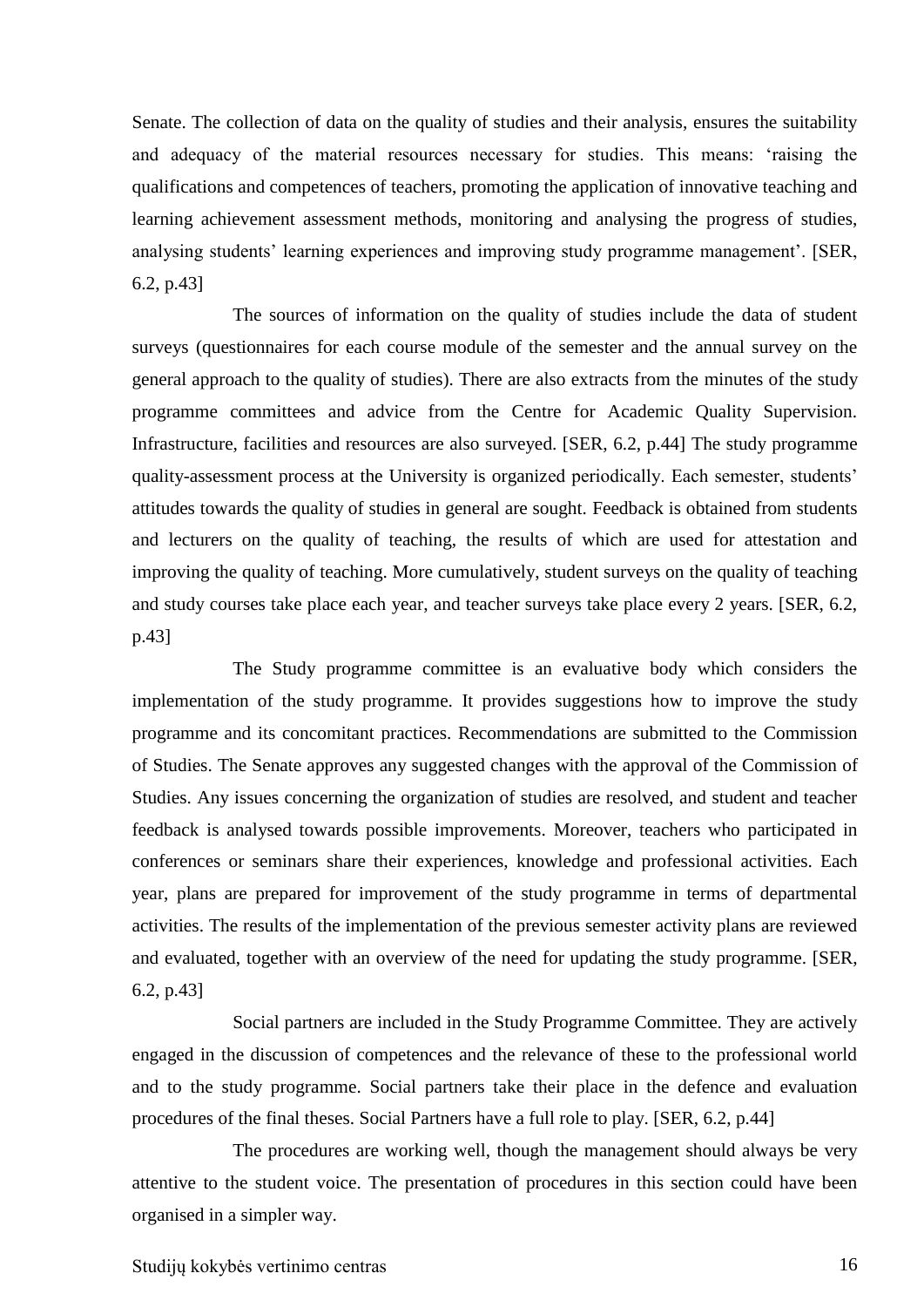Information about the quality of studies can also be found on the LSU website <http://www.lsu.lt/studijos/studiju-kokybe>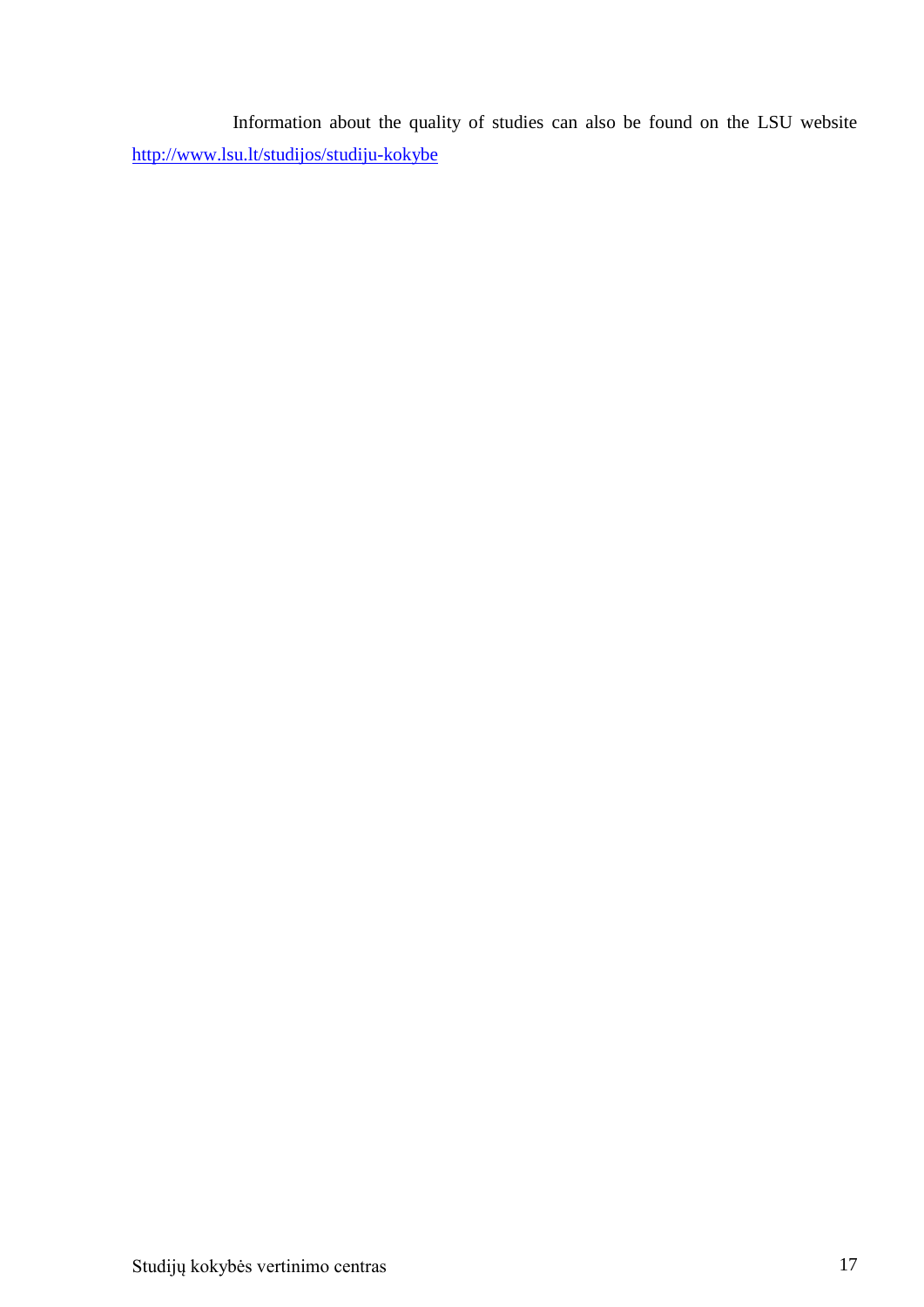### <span id="page-17-0"></span>**III. REKOMENDACIJOS\***

- 1. Aktyviau reklamuoti bakalauro studijų programą, siekiant pritraukti daugiau būsimųjų studentų.
- 2. Paklausūs plaukimo, paplūdimio tinklinio ir vandens aerobikos specialistai.
- 3. Daugiau kontaktinių valandų skirti treniravimo sistemų psichologijos dalykui. Tai turėtų pagerinti baigiamųjų darbų, pagrįstų psichologija, kokybę.
- 4. Aktyvinti studentų ir dėstytojų bendravimą, įskaitant praktinius užsiėmimus.
- 5. Skatinti įvairią dėstytojų ir studentų mokslinių tyrimų veiklą, įskaitant baigiamuosius darbus ir jų rezultatus, iš esmės stiprinti treniravimo pagrindinius aspektus bakalauro studijų lygmeniu, nors moksliniai tyrimai privalomi kiek įmanoma aukštesnio lygio.
- 6. Nustatyti baigiamuosiuose darbuose naudojamos literatūros šaltinių (citavimo) skaičių.

\*Jei numatoma studijų programą įvertinti neigiamai (neakredituoti), vietoj REKOMENDACIJŲ būtina pateikti pagrindinius **argumentus, kodėl vertinimas yra neigiamas** ("neakredituoti"), ir kartu pateikti **sąrašą veiksmų, kuriuos privaloma atlikti** siekiant užtikrinti, kad studentai, kurie buvo priimti į studijų programą iki sprendimo jos neakredituoti, įgytų minimalių žinių ir įgūdžių.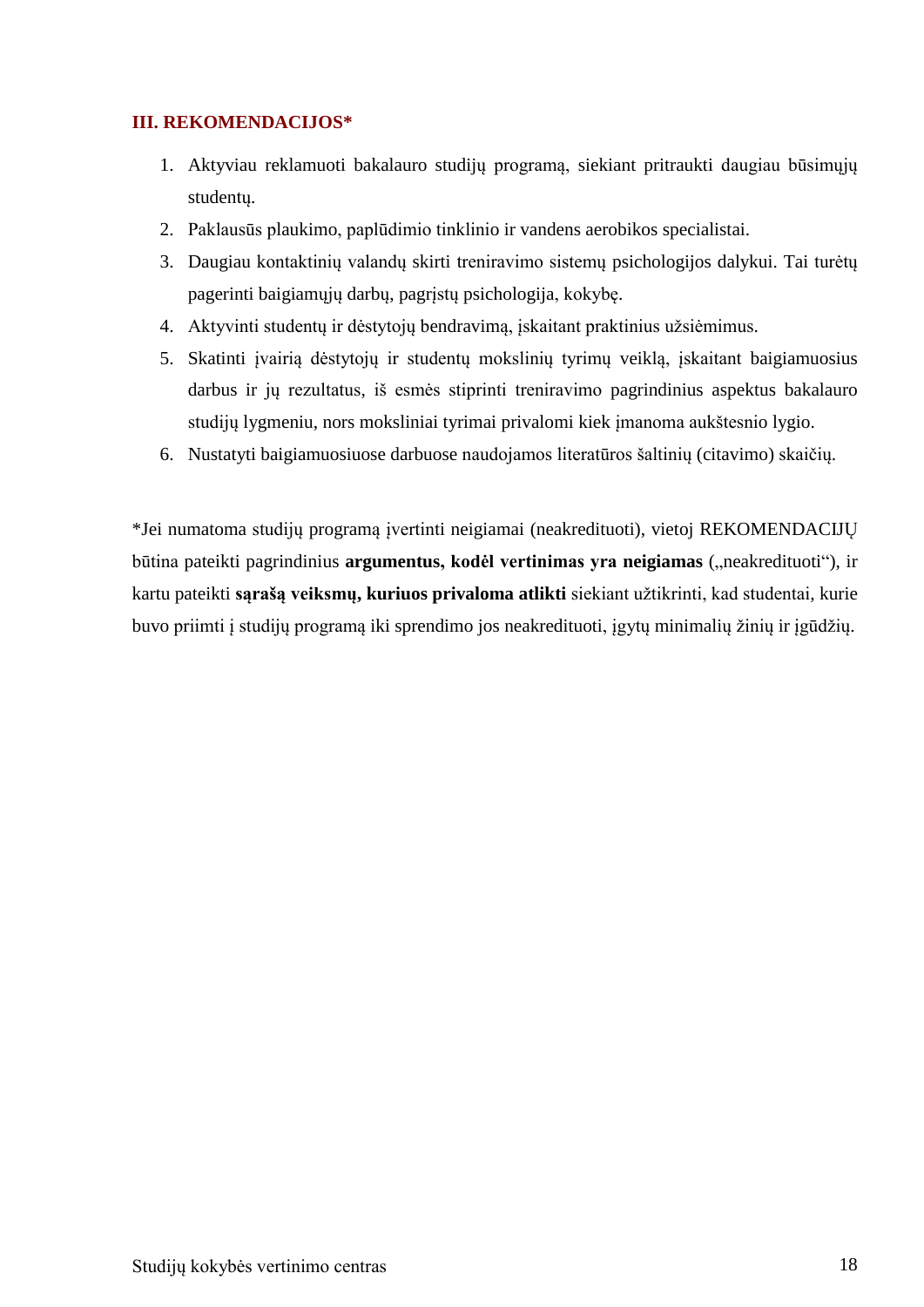#### <span id="page-18-0"></span>**IV. SANTRAUKA**

Kalbant apie žinias, studijų programos tikslai ir studijų rezultatai yra gerai suprantami kognityviniu, profesiniu, techniniu ir socialiniu aspektais. Juos sudarė ir jiems pritarė universiteto dėstytojai ir kiti darbuotojai, atsižvelgę į įvairias nacionalines ir tarptautines gaires, jie taip pat atitinka Europos ir Lietuvos kvalifikacijų sąrangos 6 lygį. Studijų rezultatai, atspindintys pagrindines studentų studijas, yra labai gerai apibrėžti ir tinkamai sutelkti bei susieti su atitinkamais studijų moduliais ir dalykais tiek pagal mastą, tiek pagal gylį.

Pats studijų turinys atitinka visus pirmosios pakopos studijų reikalavimus ir sporto mokslų turinį. Modulių ir (arba) dalykų turinys suteikia galimybes šios studijų programos absolventams įgyti specializuotų žinių įvairiose treniravimo srityse. (Savianalizės suvestinės 2 priedas.) Ekspertų grupė taip pat pastebėjo, kad tokį žinių įgijimą aukštai vertina alumnai ir darbdaviai. Studijų turinio lankstumas leidžia studentams įgyti pakankamai žinių, kad jie be profesionalaus trenerio parengimo galėtų dirbti mokyklose kūno kultūros mokytojais.

Dėstytojų komanda dalyvauja įvairiose mokslinių tyrimų programose, tai: i) atletinio rengimo technologijos; ii) sveikatą stiprinanti fizinė veikla ir švietimas per sportą; iii) sporto pramonės valdymas ir ekonomika; iv) smegenys ir skeleto raumenys; v) treniruočių fiziologija ir genetika. Nors yra tam tikro nevienodumo, dėstytojai yra paskelbę puikių publikacijų ir mokslinių tyrimų projektų. Susitikimo su dėstytojais metu pastebėta, kad jie nuolat tobulina savo įgūdžius ir žinias, turi galimybių užtikrinti atvykstamąjį ir išvykstamąjį tarptautiškumą.

Ekspertų grupė įvertino studijų patalpas ir mano, kad jos tinkamos pagal dydį ir kokybę. Didžioji dalis su sportu susijusių patalpų pastaruoju metu buvo atnaujintos ir visiškai atitinka maždaug 30 skirtingų specializacijų studentų lūkesčius (įskaitant plaukimo, lengvosios atletikos areną, lauko sporto aikšteles, sales įvairioms sporto šakoms ir kt.). Ekspertų grupės nuomone, mokymo medžiaga yra tinkama ir prieinama. Universiteto technologinę pažangą rodo sparčiai plėtojama prieiga prie daugelio šalies ir tarptautinių elektroninių duomenų bazių, įskaitant kitų institucijų studentų elektroniniu formatu pateiktus baigiamuosius darbus, disertacijas, dėstytojų parengtą mokymo medžiagą, taip pat tokias išskirtines tarptautines bazes kaip EBSCO, "SPORTDiscus", "Springer LINK". Materialioji bazė ir ištekliai yra puikūs.

Parama studentams. Aukštos kvalifikacijos sportininkai dažnai dalyvauja sporto varžybose ir negali lankyti paskaitų, todėl universitetas jiems suteikia galimybę naudotis visų paskaitų medžiaga per nuotolinio mokymo sistemą MOODLE. Informacija apie visus studijų modulius ir (arba) dalykus įkeliama į MOODLE platformą. Galimybė turėti prieigą prie paskaitų ypač pagirtina ir padeda išlaikyti pusiausvyrą tarp dalyvavimo elitiniame sporte ir pasirengimo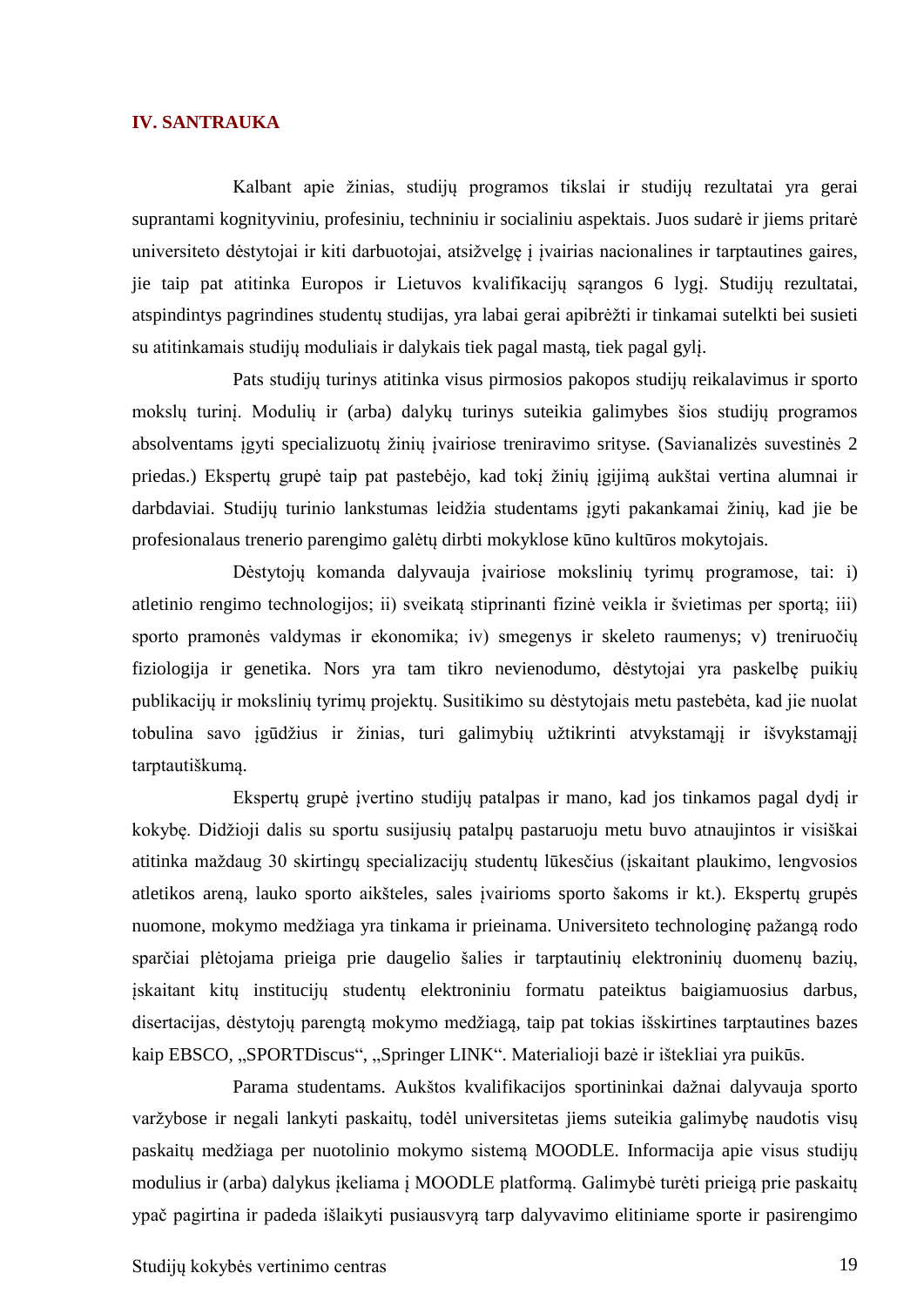gyvenimui baigus sportinę karjerą. Vis dėlto labai svarbu akcentuoti ir daug dėmesio skirti dalyvavimui bendrame grupės darbe, kuris vyksta bendraujant "gyvai", taip pat svarbu dalyvauti diskusijose aptariant aktualius klausimus, praktiką ir mokslinius tyrimus. Žinoma, toks dalyvavimas gali vykti, pavyzdžiui, per "Skype", tačiau ypatingą dėmesį reikia skirti tam, kad elitiniai sportininkai pasinaudotų galimybėmis, kurias teikia toks dalyvavimas.

Studentai visą informaciją gali rasti vienoje vietoje, jiems teikiama papildoma pagalba, skiriamas laikas konsultacijoms elektroniniu paštu, telefonu arba organizuojamas susitikimas su dėstytoju, jei jiems kyla problemų studijų metu. Ypač vertinamos profesinės personalo žinios. Priėmimas į studijas yra sąžiningas, siūlomų paslaugų spektras yra geras ir platus.

Ši studijų programa yra gerai valdoma, užtikrinama jos kokybė ir pasitikima jos vykdymu. Ekspertų grupė nustatė, kad vidaus kokybės užtikrinimo priemonės yra veiksmingos ir tinkamos, jų nėra pernelyg daug, jos ne per biurokratiškos. Ateityje reikėtų šią bakalauro studijų programą aktyviau reklamuoti siekiant pritraukti daugiau būsimųjų studentų – ypač reikia plaukimo, paplūdimio tinklinio ir vandens aerobikos specialistų. Visada būtina išklausyti studentus ir reaguoti į jų pastabas, tai turėtų atsispindėti studijų turinyje ir universiteto profesiniame gyvenime.